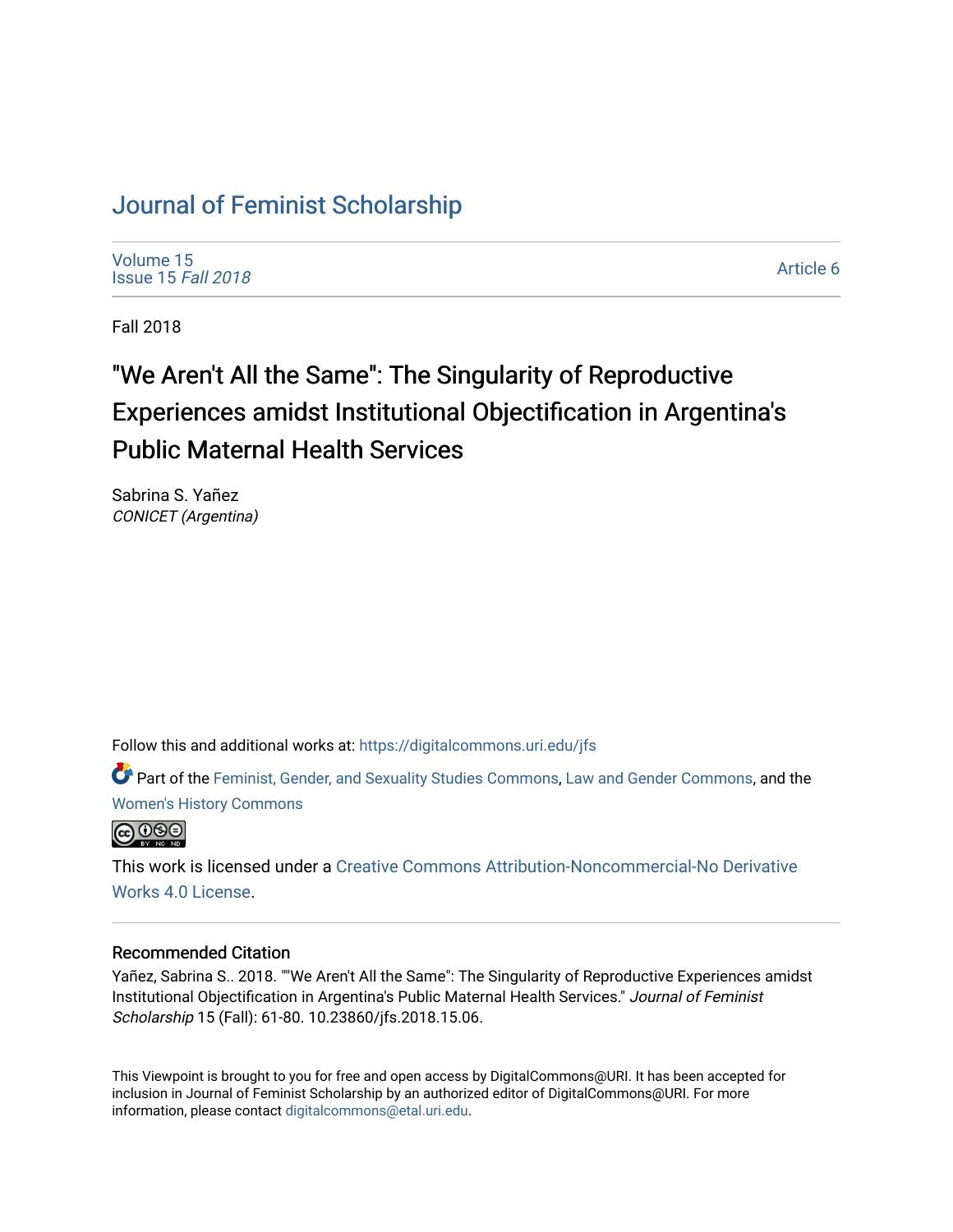# "We Aren't All the Same": The Singularity of Reproductive Experiences amidst Institutional Objectification in Argentina's Public Maternal Health Services

## Cover Page Footnote

I would like to thank the women who generously shared their stories, which are the core of this article. I would also like to thank my PhD supervisor and my mentors, who generously shared their time and expertise for the completion of the dissertation that made this article possible. Additionally, I am grateful for the support from three National Research Council of Argentina Fellowships, which made my research and writing possible.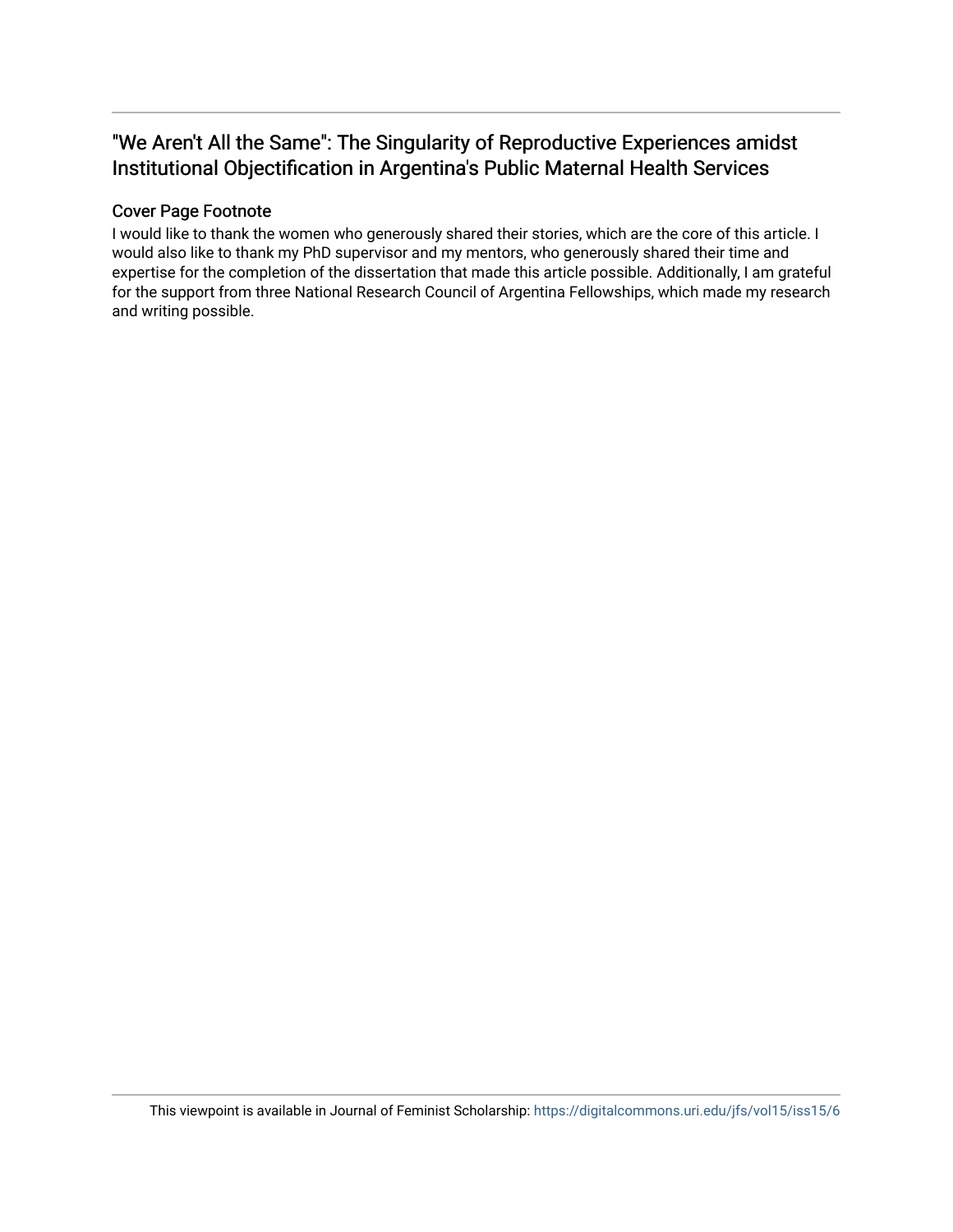# CRITICAL VIEW POINTS

# "We Aren't All the Same": The Singularity of Reproductive Experiences amidst Institutional Objectification in Argentina's Public Maternal Health Services

Sabrina S. Yañez, CONICET (Argentina)

**Abstract:** Reproductive health services in Argentina are organized in ways that depersonalize, standardize, and fragment women's bodies and lives. Alternatively, women's accounts of their pregnancy, birth, and postpartum experiences reveal many nuances and moments of dislocation between experience and language: their immersion in social and material conditions; traces of ambivalence and contradiction; moves between continuity and fragmentation; density of lived time and space; and profound corporeal awareness. Guided by the methodological and conceptual premises of institutional ethnography, this article is a critical effort to explore experiential narratives as a means for apprehending what women perceive, need, and want during their reproductive processes.

**Keywords:** pregnancy, birth, postpartum, ineffability of embodied experiences, maternal health, reproductive rights

Copyright by Sabrina S. Yañez

### **Situating the relationship between motherhood as experience and institution**

Institutional motherhood revives and renews all other institutions. Adrienne Rich, *Of Woman Born*

In 1976, Adrienne Rich published the first edition of her book *Of Woman Born: Motherhood as Experience and Institution*. There was, she claimed, a strange lack of material analyzing the experience of motherhood and of being mothered. Her analysis—based on personal testimony, other women's experiences, historical and cultural research, and literary examples—sought "to distinguish between two meanings of motherhood, one superimposed on the other: the *potential relationship* of any woman to her powers of reproduction and to children; and the *institution*, which aims at ensuring that that potential—and all women—shall remain under male control" (1986, 13; original emphasis). Rich's analysis opened up the issue for political exploration and was followed by much feminist theorizing on the institutionalization of motherhood, as well as on multiple and diverse perspectives on mothering experiences. However, the constant negotiation of the meaning and scope of sexual and reproductive rights, the emergence of new technologies in the field of reproduction, and the fluid reconfiguration of social policies aimed at women who are mothers continues to reformulate and strain the relationship between motherhood as experience and institution.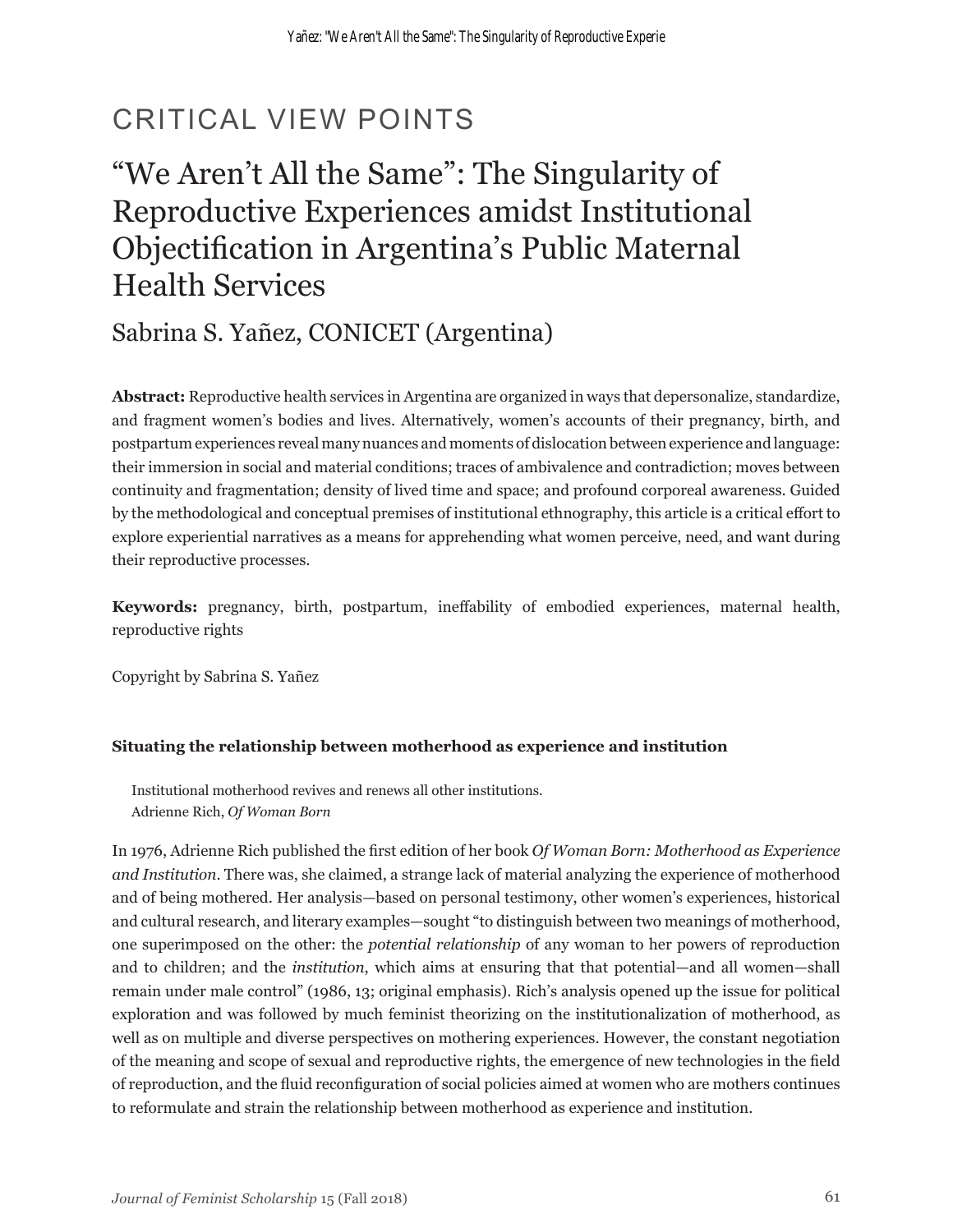My own research for the past eight years has sought to explore the relationship between motherhood as experience and institution in a particular time and setting of the 2001 Argentinian economic crisis to the present, and within the public healthcare services in the Midwestern Mendoza province. Since the emergence of interstate system and capitalism, medical discourses and healthcare services are fertile ground for reproducing and reconfiguring the institution of motherhood (Yañez 2013). In Argentina, maternal and child health services are the focus of major health policies and because institutional births reach up to 99% of total births, women's reproductive experiences are deeply influenced and regulated by medical discourses and practices. Despite the fact that Argentina has a law on "respectful birth" practices (2004) and a law to prevent and eradicate violence against women (2009), which includes "obstetric violence," several recent studies have shown the prevalence and implications of violence suffered by women during pregnancy, birth, and the postpartum period because of public and private healthcare institutions (INSGENAR 2003, 2009; Morrone 2008; Schwarz 2009; Canevari 2011; Fornes 2011). <sup>1</sup>

In line with the critique of the technocratic model of healthcare (Davis-Floyd 2001) and the abovementioned local studies, part of my research and writing has focused on revealing—through the tools of institutional ethnography—the social organization of maternal health services in Argentina. I have analyzed the differential allocation of time, space, and resources for pregnancy, birth, and postpartum in relationship to: the regional inequalities in access to services; hierarchical structure of health professions; and textual practices that fragment, standardize, objectify, and translate experiences into institutional records (Yañez 2013). I have also written on the barriers to access, continuity, and comprehensiveness of care in Argentina's "maternal health" services (Yañez 2016). Additionally, I have gathered in-depth personal accounts of women's pregnancy, abortion, birth, and postpartum experiences. These accounts help illuminate how institutionalization and medicalization take a toll on women and their embodied lives. These women's nuanced and, at times, ineffable experiences are antidotes to institutional fragmentation, standardization, and objectification.

In what follows, I share my research findings and revelations from these women's narratives and experiences. I begin by offering an overview of some methodological decisions made throughout my inquiry. I then share some reflections on the value of experiential narratives as subverting the univocal discourses of institutions by retelling and reinterpreting marginalized stories in new ways. The body of the article is comprised of two sections. The first section focuses on the nuances of pregnancy, birth, and postpartum experiences and their social situatedness, ambivalence, contradiction, and their movements between continuity and fragmentation. The second section examines those aspects of experience that are ineffable, inarticulate, in search of what I term *singularity* or *singular* —the uniqueness of experience due to the specific location of that woman in terms of class, ethnicity, sexual orientation, age, and so forth, and due to her family story, her relationships and social ties. I want to be clear that it is not about women's perceptions of institutionalization and medicalization but rather about whate they feel and elaborate based on their own experiences. Sometimes, this may be affected by institutional language and interventions, but not always. I conclude by sharing some reflections on the potential of experiential narratives and their embodiments for further work.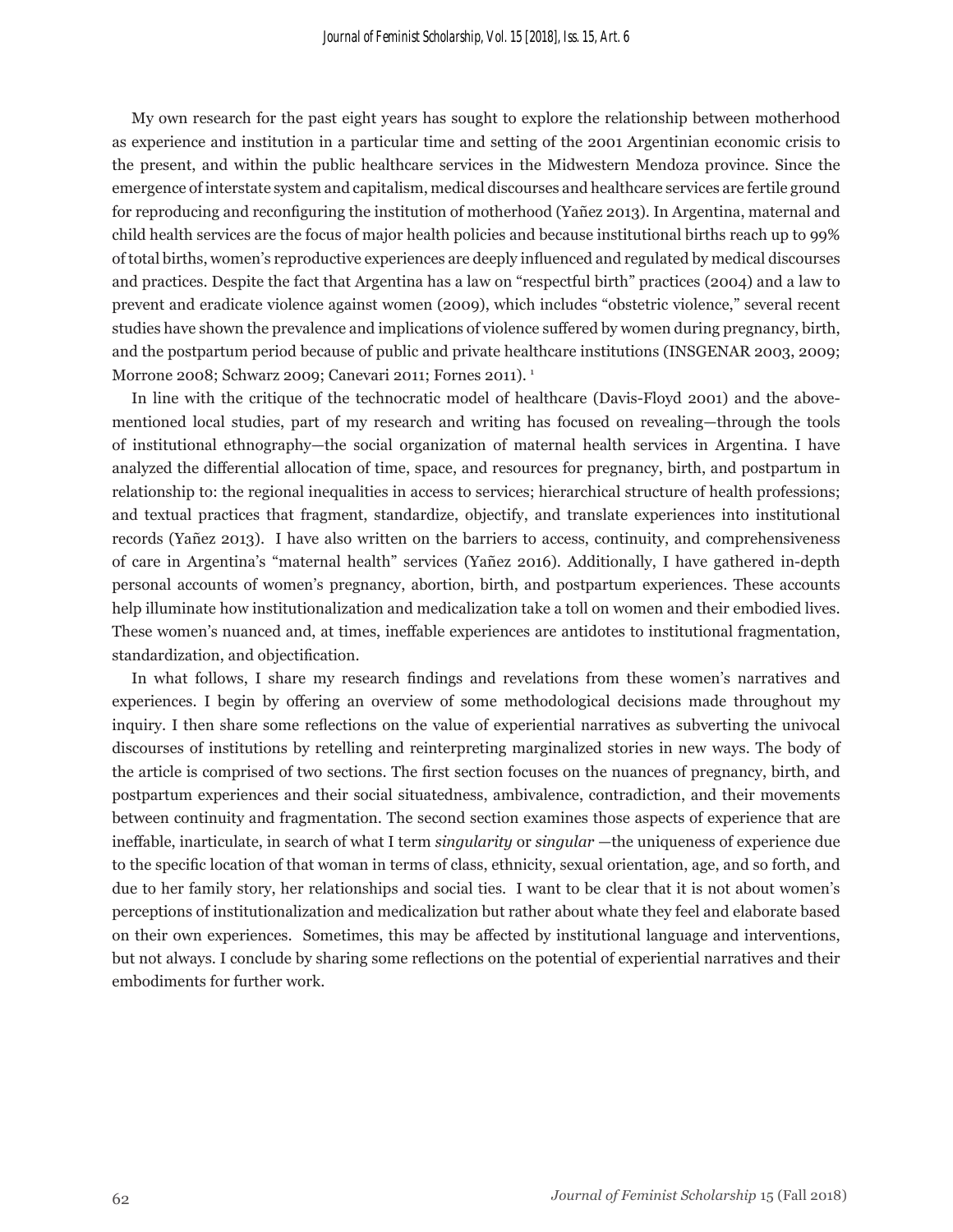#### **A Feminist Approach for Revealing Institutional Regulations**

How have women given birth, who has helped them, and how, and why? These are not simply questions of the history of midwifery and obstetrics: they are political questions. Adrienne Rich, *Of Woman Born*

In order to explore the relationship between motherhood as experience and institution, I searched for a methodological approach that would enable me to explore how women's experiences are permeated by institutional regulations and how health care institutions process these experiences. Institutional ethnography's "analytic goal is to make visible the ways the institutional order creates the conditions of individual experience" (Mc Coy 2006, 109). This approach begins with a "problematic," which is an "actual or potential disjuncture between experience and the forms in which experience is socially expressed (becoming thereby intelligible and actionable)" (Smith 1987, 50). According to Dorothy Smith—feminist sociologist and founder of this approach—this problematic is "the break on which much major work in the women's movement has focused" (50). Smith describes the project of institutional ethnography as a four-part process that recognizes "individuals are there; they are in their bodies; they are active; and what they are doing is coordinated with the doings of others" (2005, 59). Additionally, language is a fundamental element of this project because it links the local site of experience to the institutional or extra-local by coordinating people's consciousness and subjectivities (94). Grounded in a social ontology centered on standpoint epistemology, Smith's work proposes these disjunctures create exploration and discovery by asking how experience is organized and how it is determined through the social relations that have shaped it (1987, 50).

Several institutional ethnographies trace the organization of health services and the experiences of people who become "patients" or "users" (Mykhalovskiy and McCoy 2002; Rankin 2003; Rankin and Campbell 2009; Sinding 2010), including the organization of obstetric care provision (MacKinnon 2006). These studies have produced "detailed descriptions of the everyday, often mundane tasks involved in getting and providing care and treatment," revealing "how access is more readily gained, and needs are more routinely addressed, for some patients than for others—knowledge that can allow us to trace the production of health care disparities" (Sinding 2010, 1657). My own research tries to build on these previous studies to contribute to broaden our understanding of how embodied reproductive experiences are shaped by interactions with healthcare institutions.

My fieldwork was conducted in Mendoza province from 2008 to 2015. The first stage sought to record the experiences of women whose pregnancies, births, and postpartum periods had put them in contact with the public health system. Eight women who reside in both urban and semi-rural areas of greater Mendoza were interviewed in-depth. These women were contacted during activist events on sexual and reproductive rights, as well as through territorial ties of friends of neighbors and community leaders. The second stage of my fieldwork focused on the provisions for care (or their absence) at public health institutions. This stage included fifteen interviews with health workers that included certified midwives, social workers, and doctors (pediatricians, obstetricians, and family specialists), some of whom have held powerful positions at the provincial health ministry and special programs. Participant observation was also carried out both at the province's major maternity ward and at urban and rural municipal health centers where pregnancy and postpartum appointments take place.

Below is a table with some basic information about the women interviewed that provides context for their testimonies. The names of the women have been changed to preserve their anonymity and the details provided correspond to the time of the interview.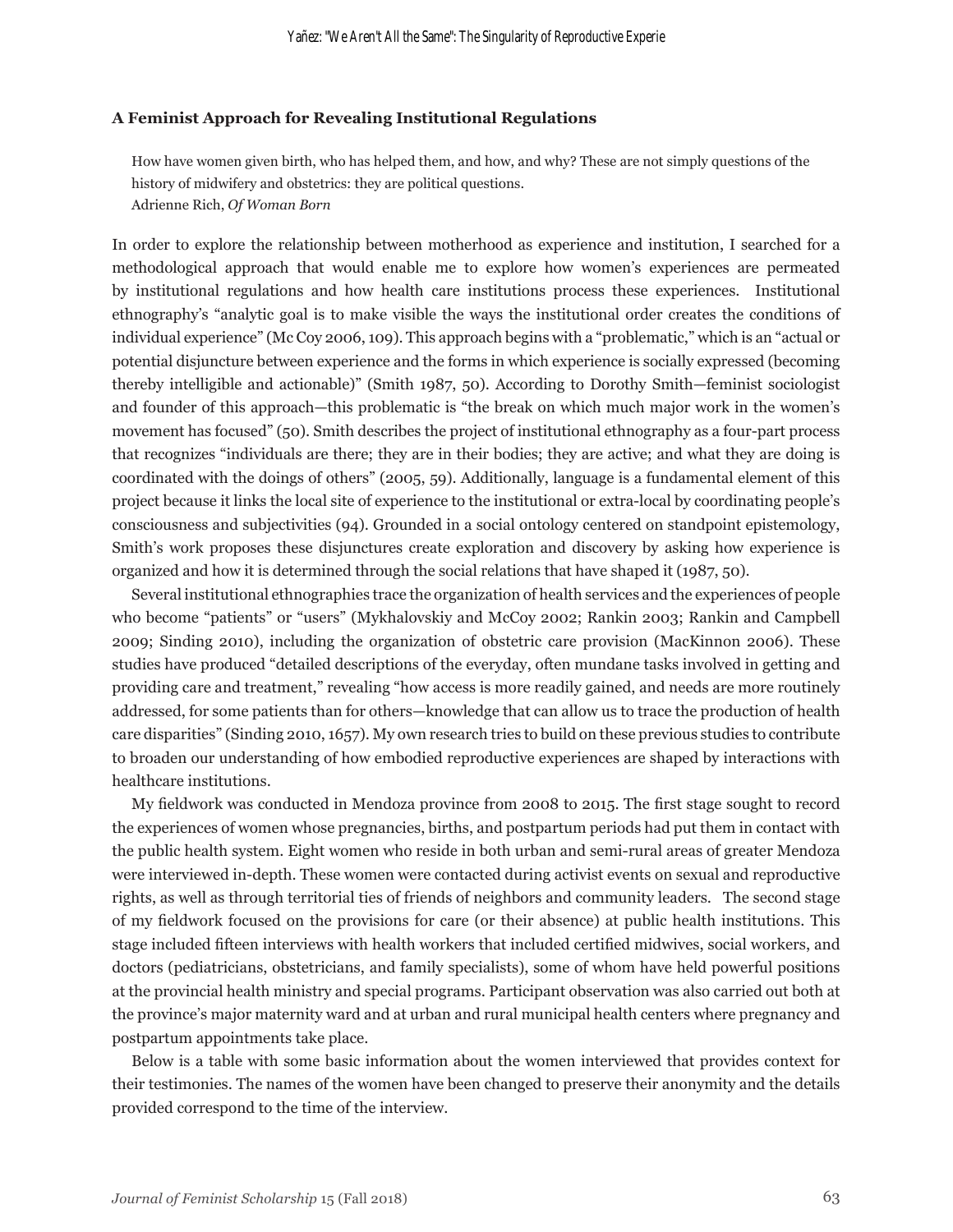## Table 1 *Chart Detailing Context of Women Interviewed*

| <b>Name</b> | Age | Formal           | Occupation    | Relationship    | <b>Children</b>      | <b>Institutions</b>  |
|-------------|-----|------------------|---------------|-----------------|----------------------|----------------------|
|             |     | <b>Education</b> |               | status          |                      | attended             |
| Clara       | 34  | Primary          | Domestic      | Married to a    | 3 children alive:    | Healthcare center    |
|             |     | school only      | worker        | man             | 13, 10 and 2,        | in semirural area,   |
|             |     |                  |               |                 | 1 died during term   | maternity ward at    |
|             |     |                  |               |                 | pregnancy (he        | major provincial     |
|             |     |                  |               |                 | would be 8 years     | hospital             |
|             |     |                  |               |                 | old)                 |                      |
| Romina      | 24  | High school      | Homemaker,    | In relationship | 2 children: 6 and    | Healthcare center in |
|             |     |                  | occasional    | with a man      | $\overline{2}$       | her neighborhood,    |
|             |     |                  | jobs in sales |                 |                      | maternity ward at    |
|             |     |                  |               |                 |                      | regional hospital,   |
|             |     |                  |               |                 |                      | maternity ward at    |
|             |     |                  |               |                 |                      | major provincial     |
|             |     |                  |               |                 |                      | hospital             |
| Natalia     | 23  | High school      | Homemaker,    | In relationship | 8 months pregnant    | Healthcare center in |
|             |     |                  | occasional    | with a man      | with her first child | her neighborhood     |
|             |     |                  | jobs in sales |                 |                      |                      |
| Juana       | 27  | High school      | Domestic      | Married to a    | 2 children: 4 and    | Healthcare center in |
|             |     | and some         | worker        | man             | 5,                   | her neighborhood,    |
|             |     | university       |               |                 | 1 second trimester   | maternity ward at    |
|             |     | courses          |               |                 | miscarriage          | regional hospital,   |
|             |     |                  |               |                 |                      | maternity ward at    |
|             |     |                  |               |                 |                      | major provincial     |
|             |     |                  |               |                 |                      | hospital             |
| Lidia       | 27  | High school      | Homemaker     | Married to a    | 3 daughters:         | Healthcare center in |
|             |     |                  |               | man             | 10, 2 and a 6        | rural and semirural  |
|             |     |                  |               |                 | month baby born      | areas,               |
|             |     |                  |               |                 | prematurely          | maternity ward at    |
|             |     |                  |               |                 | and admitted to      | regional hospital,   |
|             |     |                  |               |                 | neonatology unit     | maternity ward at    |
|             |     |                  |               |                 |                      | major provincial     |
|             |     |                  |               |                 |                      | hospital             |
| Karina      | 25  | High school      | Self          | In relationship | 1 daughter: 3        | Healthcare center    |
|             |     | and some         | employed      | with a man      | months old           | in semirural area,   |
|             |     | trade school     | pastry maker  |                 |                      | maternity ward at    |
|             |     | courses          |               |                 |                      | major provincial     |
|             |     |                  |               |                 |                      | hospital             |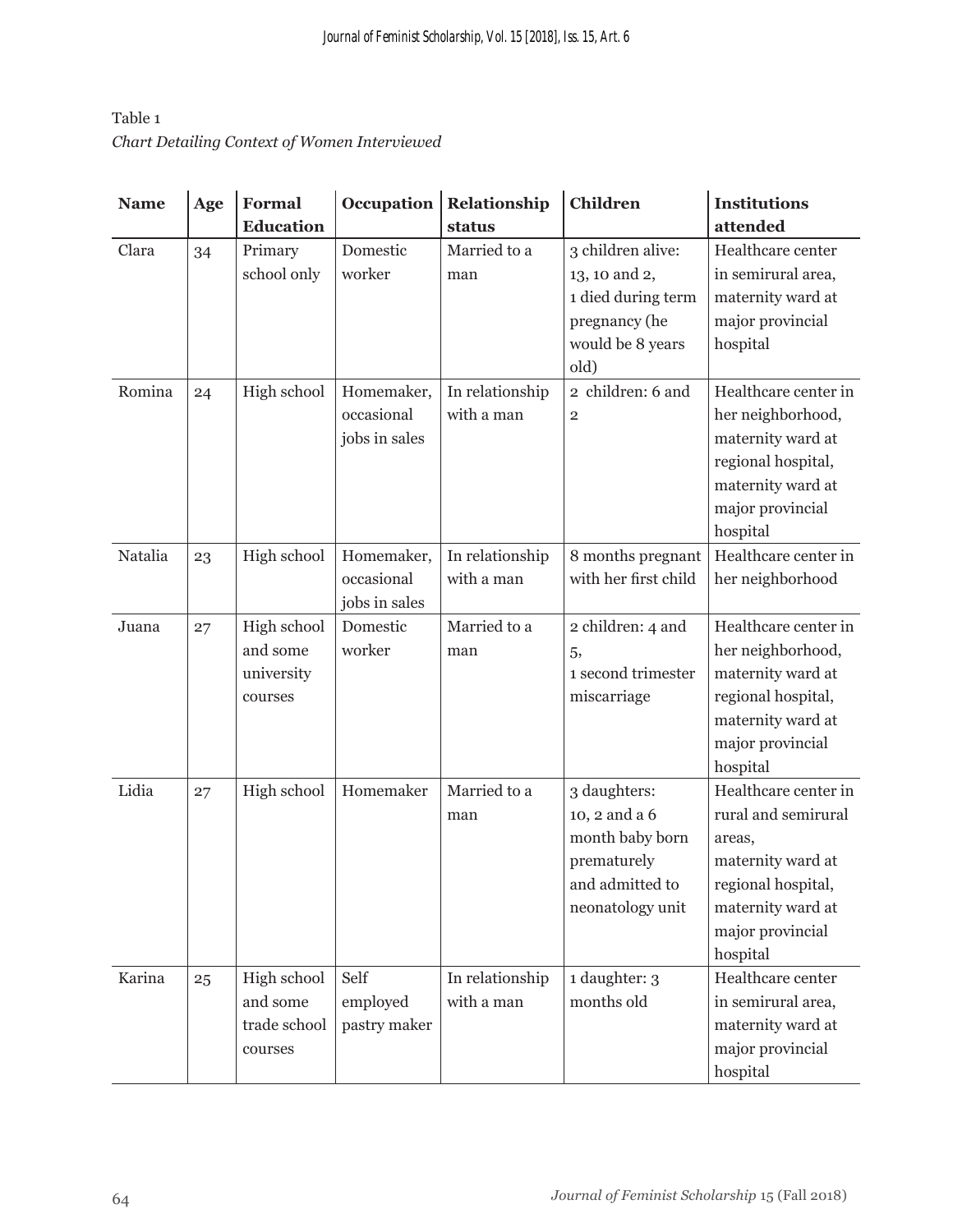#### **Contesting Institutional Standardization through Experience-based Narratives**

I believe increasingly that only the willingness to share private and sometimes painful experience can enable women to create a collective description of the world which will be truly ours. Adrienne Rich, *Of Woman Born*

The notion of experience is central in feminist theory, politics, and practice. According to feminist philosopher Ana María Bach, "we begin in experience and reclaim its value through a constant effort, considering that women's voices have been not just unheard but disregarded, veiled, subaltern in the context of the androcentric Western system" (2010, 19-20). Bach considers women's experiences subaltern in the Spivakian sense because it is about the impossibility of speaking when no institution or positions of power listen and legitimate one's words because the speaker lacks authority. Further, feminist sociologist Rosana Rodríguez has written about subalternity as preventing women from expressing their embodied experiences:

They are rather "talked about" by the various disciplines that name their/our experiences, operating, as pointed out by Spivak, a suppression of women's words in the telling of experiences, even in those most distinctively female: pregnancy, abortion, childbirth, breastfeeding. Hence the relevance of enabling spaces for the singularity of women's testimonies (2013, 1149).

There have been extended debates surrounding the use of experience as a source of evidence for feminist research. The perspective of this article relies on Shari Stone-Mediatore's claims that experienceoriented texts do not seek to prove the truth of individual subjects but contribute to a critical effort to reveal the ideological contradictions of institutions (1998, 119). Stone-Mediatore identifies "marginalized experiences," those "systematically obscured or omitted in culturally dominant representations of the world," as particularly necessary for emancipatory endeavors since they reveal how culturally, politically, and economically marginalized people often endure the hidden costs and contradictions of social policies  $(131)$ .

Further, Smith's (2005) standpoint epistemology is based on the premise that experience only emerges as a dialogue between what has been lived and the need to evoke it, for oneself or for an audience. Through the telling of their experiences, women can deliberately and strategically reinterpret their lives, deploying the subjective resources that may allow them to exercise oppositional discourses. The act of evoking gathers subjective energy to drive a creative process that may turn experience into radical political consciousness (Stone-Mediatore 1998, 123). Experience, then, is conceived not just as evidence of oppression but also as starting point for a radical re-telling of the complex forces that shape it. Everyday experience is not just molded by hegemonic discourses it also contributes to points of resistance to such discourses that can be strategically narrated in ways that challenge ideologies that naturalize social relations (124).

Linda Martin Alcoff (1999) highlights the value of experience to disrupt it as a mere linguistic phenomenon. She claims, "lived experience is open-ended, plural, fragmented, and shifting not because of the limitations of language, but because of the nature of embodied, temporal existence" (1999, 128). Alcoff criticizes attempts to explain experience as only constituted by macrostructures because they do not properly take into account vivid, personal experience. It is important to pay attention to the descriptions of embodied experience in addition to the different discursive representations that are formulated about such experiences. Both Alcoff and Smith have pointed out that it was women telling each other their experiences that enabled the naming of what was previously unnamed. In Smith's words, "we learned in talking to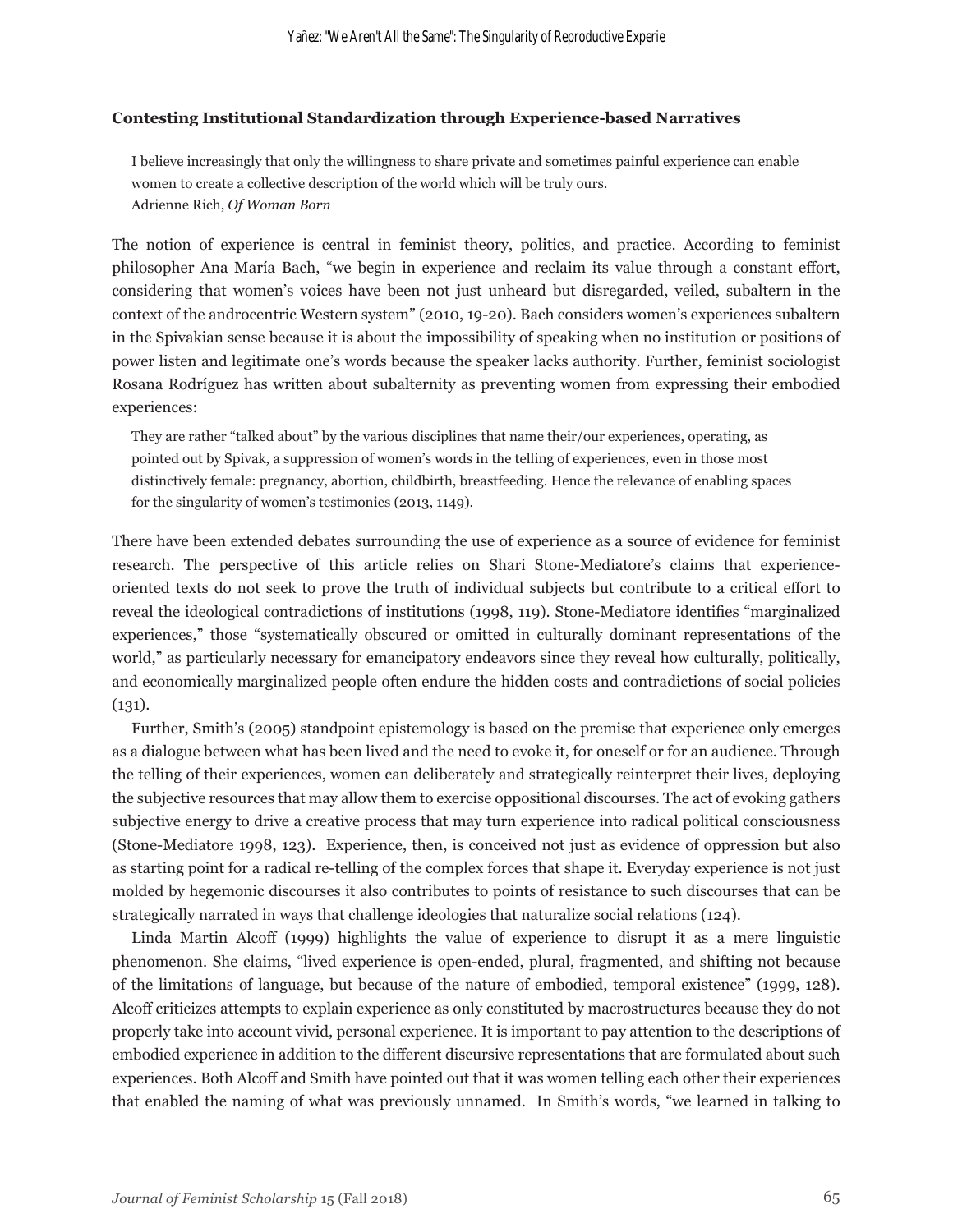other women about experiences that we had and about others that we had not had. We began to name 'oppression,' 'rape,' 'harassment,' 'sexism,' 'violence,' and others. These were terms that did more than name. They gave shared experiences a political presence" (2005, 7).

Throughout the development of my research on public health services targeting reproductive processes, the lack of audibility of women's experiences of pregnancy, birth, abortion, and postpartum emerged with great force. Instead, institutions, through their texts, deploy a monotonous narrative of procedures, codes, and protocols, where bodies and subjects appear objectified and fragmented. Institutions homogenize experiences according to the criteria previously built by extra-local decision-making centers (for example, World Health Organization, Pan American Health Organization, National Health Ministries) and applied by local administrators. Hence, the singularity of women's voices, their inflections, shades, expressions, and silences is suppressed. Under these circumstances, I seek to provide a space to engage with the nuances of women's embodied experiences of pregnancy, birth, and postpartum.

My decision to conduct and present an analysis of women's narratives required extensive methodological reflection. In building upon anthropologist Lila Abu-Lughod, I aim to produce "ethnographies of the particular" that challenge generalization and "highlight the constructed quality of that typicality so regularly produced in conventional social scientific accounts" (1991, 475). Abu-Lughod claims, "showing the actual circumstances and detailed histories of individuals and their relationships would suggest that such particulars, which are always present (as we know from our own personal experiences), are also always crucial to the constitution of experience" (476). Moreover, these ethnographies of the particular sidestep deterministic definitions of experience linked to set discourses, showing that "within these limits, people contest interpretations of what is happening, strategize, feel pain, and live their lives" (476). Focusing closely on the singularity of experiences and complicating the nature of relationships among subjects can subvert the most problematic connotations of culture—homogeneity, coherence and timelessness. Everyday accounts have the potential to break the coherence and reveal the contradictions of discourses and institutions, while the flux of experiences keeps us aware of the dimension of time.

In my work, I have tried to avoid the tendency to break down and categorize women's accounts, since I am not seeking to present similarities and differences among experiences, but rather show the complexity and uniqueness of each experience. I do so to highlight how little healthcare institutions consider women's experiences and narratives when designing and providing services. I hope my analysis reflects the coherence and fluidity of their accounts, as well as the fragmentariness that emerges at times. I worked to maintain the narratives as they were originally told by the women I interviewed.

#### **Delving into the Nuances of Reproductive Experiences**

Each woman's situation and experience is singular*,* yet connected to other women's experiences. In the face of the healthcare services' limited discourses on the institution of motherhood, women's accounts broaden our understanding of how women relate to their bodies and reproductive processes. The women interviewed were themselves aware of the diversity of experiences, as in the words of Lidia, "sometimes I hear mothers who have had other experiences, because we aren't all the same, we all don't have the same childbirth experience."(4) Women's views on the medicalization of childbirth are also varied. While some of the interviewees would have preferred a more private environment and the company of a person they trusted, others value the amount of professionals who were present during their deliveries, which made them feel important and cared for.<sup>2</sup>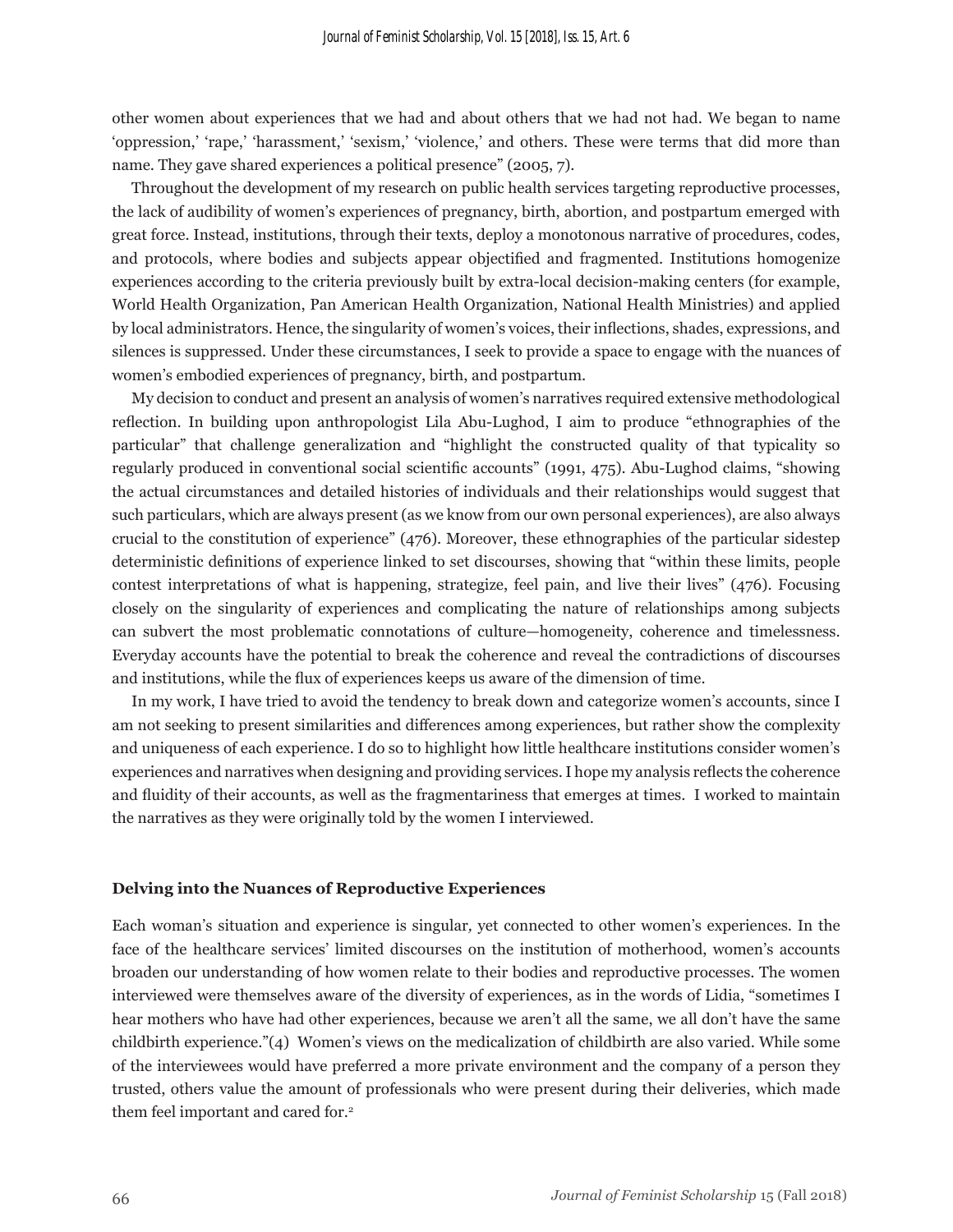Moreover, Karina, whose daughter was born prematurely and remained in the neonatal nursery for a month, marks the importance of learning to care for a baby while in the hospital when she says, "you know…I learnt a lot there in the hospital. I think that if I had been released just after giving birth, I don't know. Instead, we were well trained by the time my daughter was discharged." Some of the nuances of experience revealed in women's accounts are in stark opposition to the modes in which these experiences are represented in institutional texts and discourse. Other accounts are not oppositional but rather extrainstitutional (McCoy 2006, 120-121); they are structured around personal or local relevancies and make use of linguistic repertoires that imprint their own emphasis and frames for understanding experience. These accounts are not useful from an institutional point of view since they do not provide the data needed for record keeping and for the administration of people and resources.

In the following sections, I explore some of the nuances of women's pregnancy, birth, and postpartum experiences that reveal the contradictions and paradoxes of maternal health policies. This allows us to turn personal narratives into tools for revising what women perceive, need, and want throughout their reproductive processes. Although these aspects of experience are exposed in five different sections, they are in fact interconnected and integrated with each other.

#### *Social Situatedness*

Experience shapes us, randomness shapes us, the stars and weather, our own accommodations and rebellions, above all, the social order around us.

Adrienne Rich, *Of Woman Born*

Social positions and material conditions shape the body, experience, the mode of awareness of bodily changes, the possibility of enjoying or suffering pregnancy, birth, and puerperium. As Allison Bartlett has written, "bodies are not essentialized, static, or homogenous material but are infinitely changeable, actively receptive to their environment and always subject to the conditions of history, culture, and language" (2002, 373). Each pregnancy, each birth, each postpartum is lived in a singular way according to her age, her relationships, her economic, working, housing conditions, the number of children she already has, and many other factors—even for the same woman. For example, Lidia and Natalia commented how different it was for them to be pregnant at seventeen than later in life when they were more mature, more informed, and more aware of institutional premises; or, more capable of making their own decisions.

During observations, one of the professional midwives I accompanied directed my attention to a woman whose pregnancy she had been monitoring at a health center. This thirty eight year old woman had just given birth to her ninth child, a child that had been much longed for, even though she was a grandmother already. According to the midwife, this woman had to work throughout all of her previous pregnancies as an informal laborer in harvest storehouses, which is a physically demanding job. During this later pregnancy, however, she was a registered worker who could take a proper maternity leave, which she explained allowed her to enjoy gestation and have a less demanding postpartum experience. She was very optimistic about this new mothering opportunity. Also at this time, I met a thirty four year old woman who had just given birth to her eighth child. She commented that this daughter had been the only one she had planned for. Both of these women, their pregnancies, and newborns would have been catalogued as high risk according to healthcare institutions due to their age and previous gestations.

One of the clearest disjunctures I have found between women's accounts and the institutional versions of their experiences is in the perception and definition of risk. While hegemonic medical discourses consider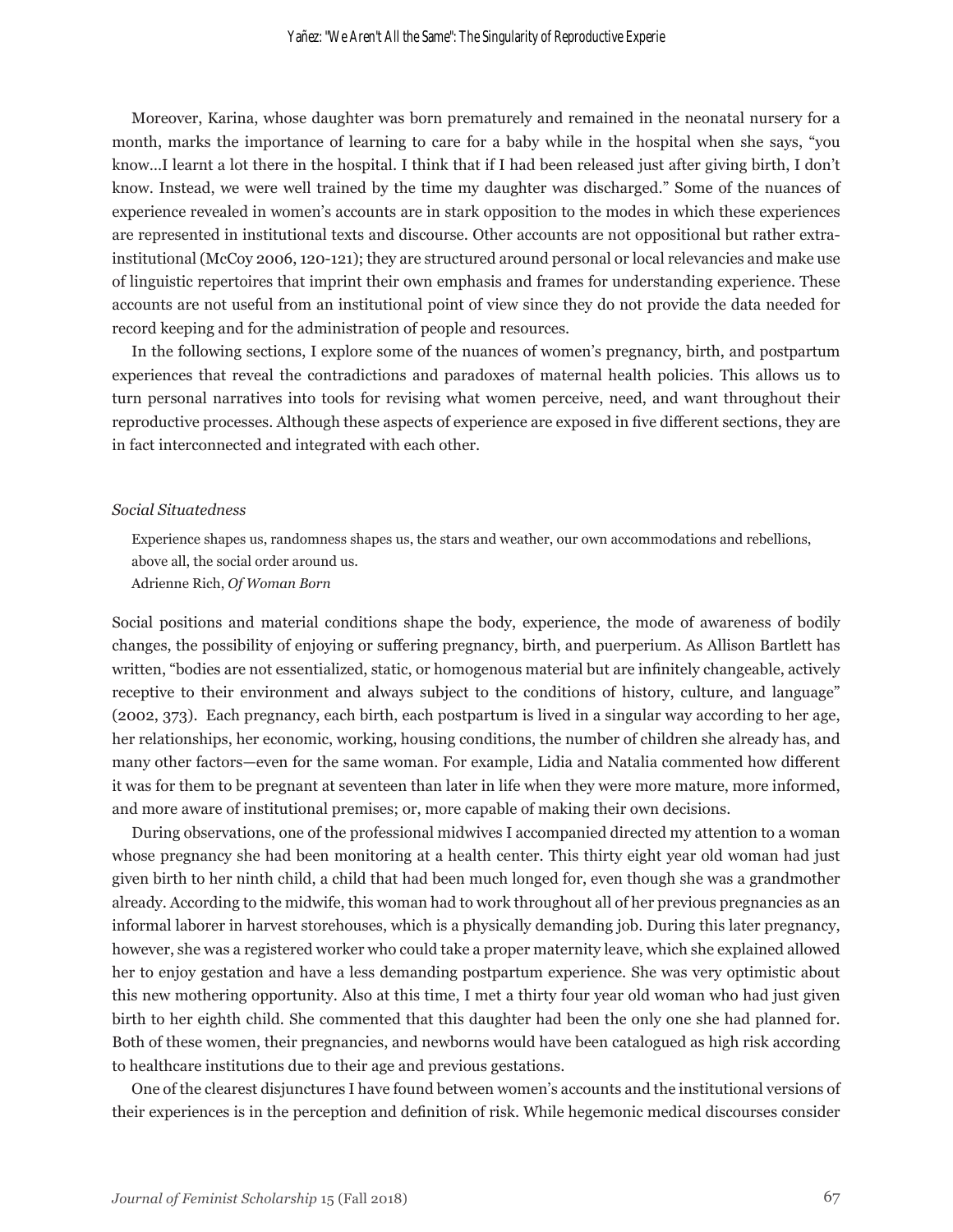pregnancy and birth as inherently risky and potentially chaotic and catastrophic, women narrate their bodies as subject to the fragility and precariousness of their living conditions. The assessment of risk is a fundamental organizing aspect of both professional obstetric knowledge, training, and the allocation of human and material resources within healthcare settings. Measuring risk is necessary for the rational administration of the healthcare system's scarce resources, application of focalization policies aimed at populations deemed vulnerable, and identification of possible complications (and justification) of the interventions deployed, particularly in the case of malpractice suits. The concern with risk has less to do with a preoccupation for women's health and lives than with the need to control public expenditure and demographic processes. The concern is focused on the prerogatives of international regulation and finance instead of women's health.

The health professionals interviewed commented that the potential risk of pregnancy and childbirth arises from the unpredictability of reproductive processes and the impossibility to determine which cases will present complications. According to one OB physician at the major maternity ward in Mendoza province:

I believe that this is the most important problem in our practice, and in Obstetrics it has a lot to do with… because motherhood (illness is also a social fact) but motherhood is a state…it is a physiological matter, not an illness, but it can turn into one, a very serious one. Hence, treating pregnant women as "users," to use a term, as if we were monitoring a physiological event, and not as patients (except in some cases) is a difficult endeavor. It implies a constant negotiation of each particular situation because pregnancy can get complicated at any moment. So, I can't offer any guarantee to the woman who comes to me with a positive home pregnancy test in terms of what will happen to her in nine months.

Unfortunately, we have to take into account something that has been accepted and agreed upon by the International Federation of Gynecology and Obstetrics: there are no indicators as to when labor becomes complicated and that complication may mean an adverse event or the death of mother or baby. In the words of the OB physician who was the former Provincial Director of Maternity and Infancy Services this is why "childbirth, as long as possible, must be attended at institutions where there is the possibility of performing surgery, where there is an intensive care unit nearby, where you have an anesthetist at hand." However, the same former director of maternity services commented later in the interview:

Epidemiological studies conducted by the Department of Maternity and Infancy Services and by the Department of Epidemiology have shown that coinciding with economic crises, such as the 2001 crisis in the country, maternal and infant mortality increases. Moreover, if you look at the regions where mortality increased the most, you can see they are the most impoverished areas. This is a portion of the population living on the verge; the smallest imbalance leaves them really vulnerable … [t]he other important issue here is not losing sight of the fact that the causes of maternal mortality, in countries like ours, underdeveloped, are almost totally preventable.

Hence, the link between risk of death or complications and living conditions appears as part of policy makers' decision-making practices. However, the texts designed to process women within institutional healthcare (e.g., partograph and perinatal medical record) and the courses of action they determine pay little attention to social and material conditions. As Robbie Davis Floyd (1987) and Emily Martin (2001) have shown, medical discourses and practices around reproduction are more concerned with possible deviations from the standardized times and expected development of pregnancy and birth than with the diversity of women's experiences and conditions, and usually attribute these deviations to failures in women's bodies.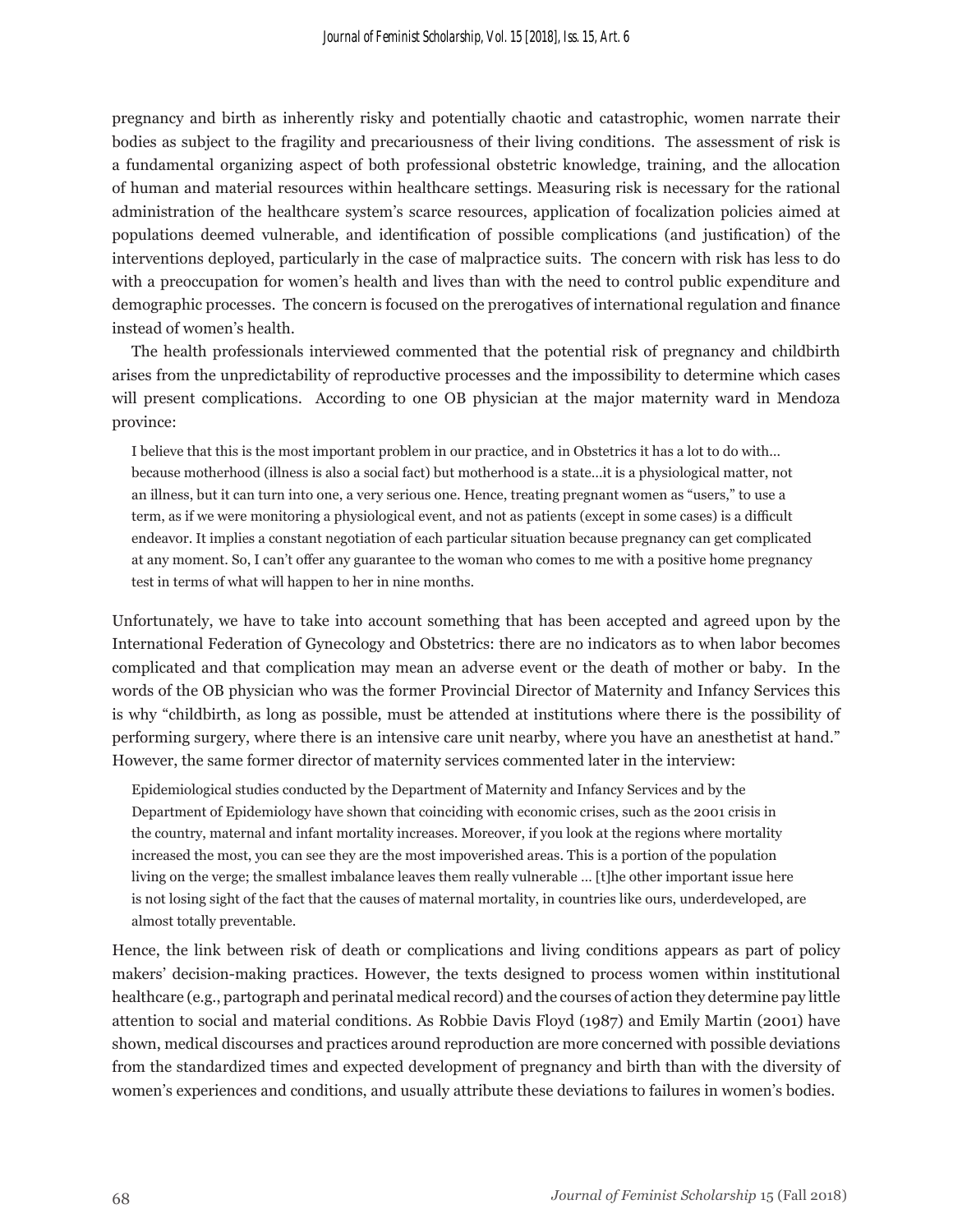Women narrate their bodies as dependent on their and their families' social, economic, and labor conditions. Precarious employment, constant moving, the need to care for their other children, their own or family members' chronic health problems, and several other factors have an effect on their ability to care for and connect with their bodies through pregnancy, labor, and postpartum. In talking about her second pregnancy and birth, Clara says that she lived them with much satisfaction as her husband had a stable job; they were able to pay the rent on time, and buy everything they needed to welcome the new baby. Her third pregnancy found them almost unemployed, evicted from one place to another as they were not able to pay the rent, then living in a relative's garage, almost unable to make ends meet, all this during the 2001 crisis. In this context, Clara realized she was pregnant quite late and when her due time was coming. She did not realize the baby had stopped moving and died. In Clara's understanding, "our story is based on the fact that my husband does not have a proper job, so our family always tends to falter."

In Juana's account, the possibility of choosing an institution for her deliveries is subject to her economic situation. She prefers a smaller hospital with more privacy and personalized care but is further away from her home. Because she does not own a car nor has the money to pay a taxi to get there, she decides to go to the nearest hospital. Lack of money and social insurance affects her contraceptive choices and she has to stick to an intrauterine device that the public healthcare center offers for free, which guarantees some continuity although it causes complications to her health by excessive bleeding and chronic pain. As a nonregistered domestic worker, she does not have sick leave, prescribed rest during pregnancy and postpartum, or supported time to go to check-ups—all of which further compromises her health and contributes to complications. Additionally, two sisters, Romina and Natalia, express differences in their experiences within public health institutions and their cousins who have social insurance and go to private clinics. Their cousins benefit from the privileges of being able to choose institutions and health professionals, access lab tests and medication in a timely manner, and receive continuous and personalized care while Romina and Natalia are continually denied these options.

#### *Ambivalence and Contradiction*

In the most fundamental and bewildering of contradictions, [the institution of motherhood] has alienated women from our bodies by incarcerating us in them.

Adrienne Rich, *Of Woman Born*

Ambivalence, according to the Freudian definition reformulated by Jane Flax, "refers to affective states in which intrinsically contradictory or mutually exclusive desires or ideas are each invested with intense emotional energy" (1990, 50). Rich shows how, through the mandate of unconditional and relentless maternal love, the institution of motherhood strips the experience of mothering of the possibility of ambivalence. Given the conditions in which mothering is organized in our Western capitalist societies, where privatized and individual responsibility for children is the norm, ambivalence—the alternation between anger and resentment with moments of gratification and tenderness in the consideration of one's own needs or the urge to put children's needs first—is a central element of mothering experiences (Rich 1986, 23).

Reproductive experiences are generally imbued with ambivalence, which cannot be recorded through or incorporated into institutional texts that only offer dichotomous classifications. For instance, the maternal and infant high-risk questionnaire used in Argentina inquires whether pregnancy was planned or not. However, these categories are not always mutually exclusive. For instance, Lidia comments that she and her husband did not plan their third daughter, but they were not using contraceptive methods either. Or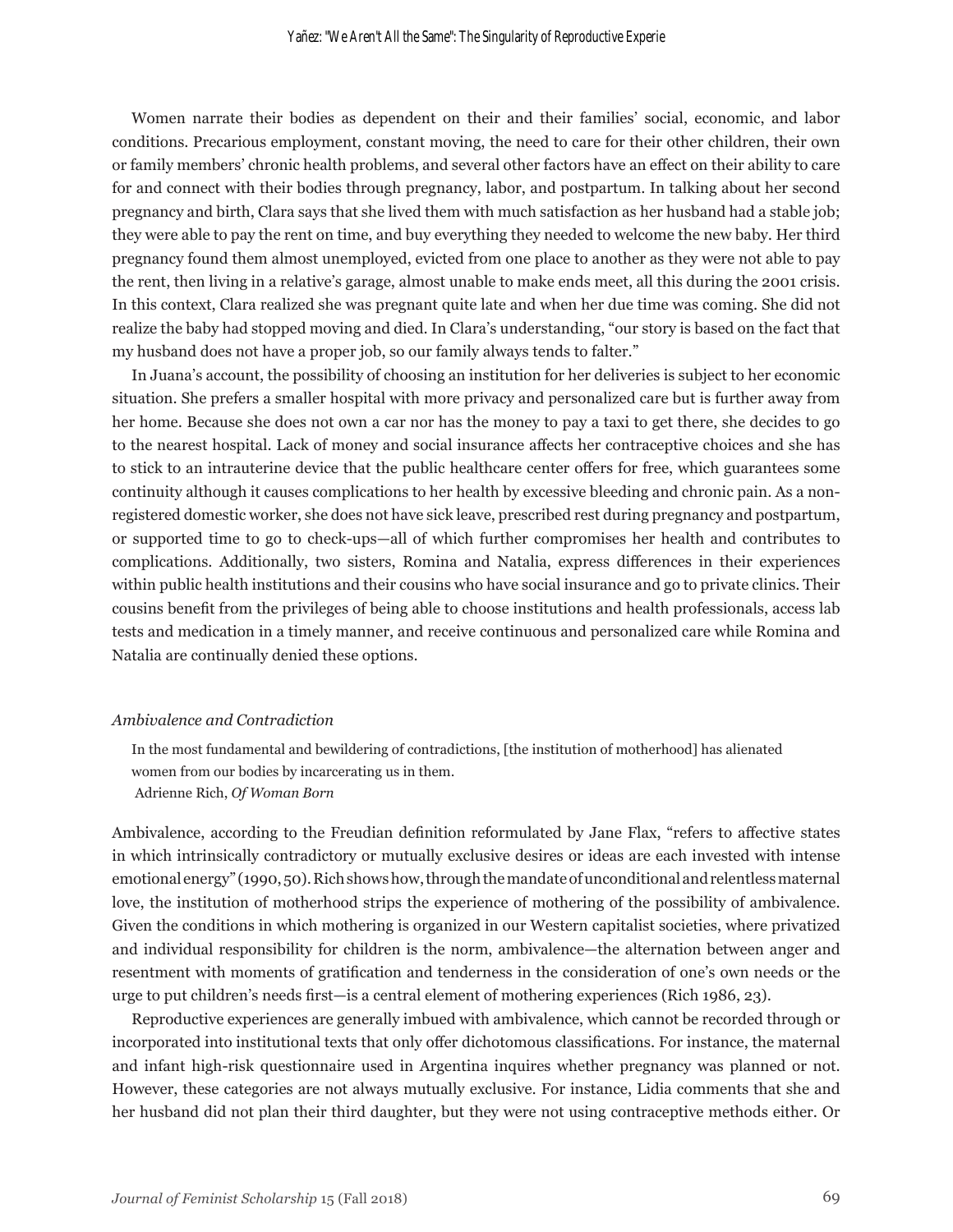how Natalia talks about carrying out physically exhausting activities during her pregnancy as a teenager that could have produced an abortion, but she recalls not doing them consciously. Further, Clara explains that she tried to interrupt one of her pregnancies with pills, but they did not work and had the opposite effect of "reaffirming" her gestation.

Even when the interviewees talked about their wanted pregnancies, tensions seemed to emerge between their own needs, their bodily changes, and the needs of the fetuses/babies. When asked about the changes she feels as part of her pregnancy experience, Romina initially said that everything had been "alright," that she has not changed anything and she has gotten used to the new condition. However, a few moments later she asserts that everything changed, for example, sleeping positions, eating habits, and dressing. She also complains about the shifting attention to her unborn daughter and not on herself, her body. Correspondingly, Natalia comments, "when you become a mother you are there for the child and not anymore for yourself." Lidia and Karina also express ambivalence towards the experience of preterm labor, where tensions appear between the need to wait for their babies to gain a bit more weight and get their lungs developed, on the one hand, and the exhaustion, pain, and discomfort of the prolonged confinement and interventions on the other.

Denying ambivalence brings forward decisions that do not consider the real needs and desires of women. As Alejandra Ciriza has written, "the urge to produce a way out may alleviate the tension but it provides a linear reasoning that gives dilemmas, particularly our feminist dilemmas, a repressive unity" (2008, 39). The institutional impossibility to process ambivalence results in repressive resolution that homogenizes answers and searches for the fastest solutions available to allow for the efficient administration of time, resources, and people.

#### *Continuity - Fragmentation*

To connect what has been so cruelly disorganized … [t]here is an inexorable connection between every aspect of a woman's being and every other.

Adrienne Rich, *Of Woman Born*

Bodily experience, and particularly sexual and reproductive experiences, may be described as a continuum—a flow of sensations and states that are intertwined and impact each other, and sometimes the boundaries between them are not discernable. Juana's interview had almost no intervention from me as an interviewer and her narrative describes with overwhelming continuity the experiences of pregnancy, childbirth, postpartum, curettage, failure and complications of contraceptive methods, abortion, and the severe effects on her sexual and reproductive health resulting from malpractice and lack of institutional care. The frontiers between postpartum and new pregnancy appear blurred, involving breastfed babies and her body not yet recovered from a C-section. In the face of the complexity of experiences like Juana's, the healthcare system only offers discontinuous, fragmented, and hierarchical services organized around the level of risk. The institutional texts focus on a "discrete present." The perinatal medical record is activated separately for each new pregnancy and gathers very little information on previous reproductive, nonreproductive, and sexual experiences.

Juana's account also describes moments of fragmentation during her hospital stay. She recalls her C-section as a succession of intervals of consciousness-unconsciousness throughout which doctors, nurses, instruments, and clothes appear and disappear. In these circumstances, the moment of birth is not part of her conscious memory as she got to meet her daughter hours later, when she woke up and recovered her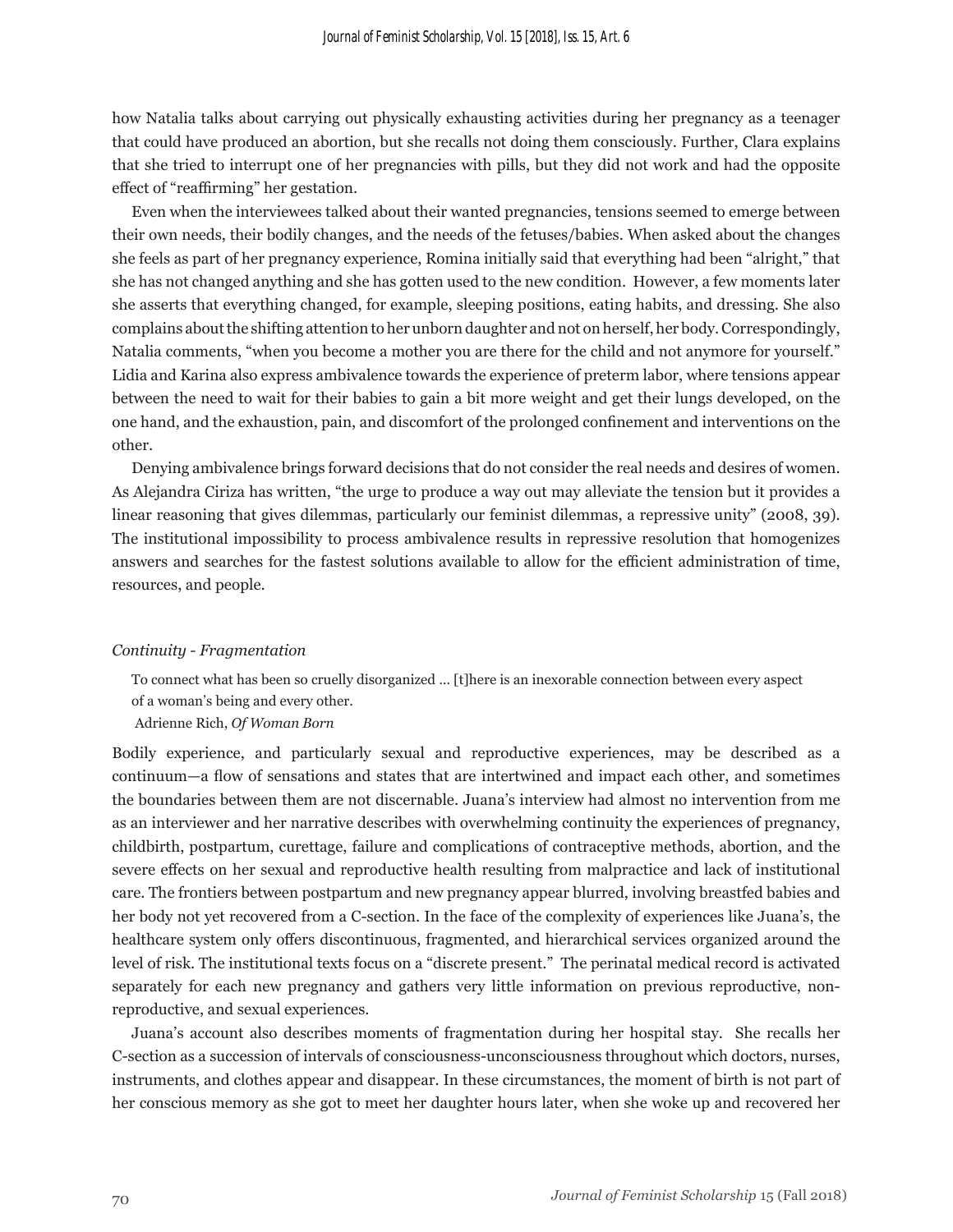speech asking for her baby to be brought to her. There is another kind of fragmentation of experience in which the relation between reproduction and sexuality does not explicitly appear in women's accounts. References to sexuality are not included as part of reproductive narratives because they are taken for granted, not requiring explicit mention. That is, we may be in front of the mutually reinforcing relationship between motherhood and heterosexuality in their institutionalized forms, which "have to be treated as axioms, as 'nature' itself, not open to question" (Rich 1986, 43). Or, this absent link could be due to institutionalized motherhood's construction of woman-mother as fundamentally "being-for-others," which entails the denial of her own sexual desires, a sort of "asexuality" that fragments experience (Contratto 1986). Women's contact with the healthcare system during pregnancy and birth reinforces the separation of sexuality and motherhood.

Not only do medical discourses generally deny the sexual character of reproductive processes maintaining privacy is not important for the development of labor—but when sexuality appears in the scene it comes in the form of stigma, justifying pain and suffering on the basis of a supposed sexual pleasure that led to the pregnancy. Many of the women I interviewed report being told phrases such as, "You weren't calling for your mother when you had your legs spread." These institutional prescriptions create "contradictions about women's bodies as heteronormative sites of pleasure and sexuality on one hand and of asexual, selfless sources of maternal nurturance on the other" (Malacrida and Boulton 2012, 748).

#### *Density: Temporality and Spaces*

[T]he woman who continues to mother will find the rhythms and priorities of her life changed in the most profound and also the most trivial ways.

#### Adrienne Rich, *Of Woman Born*

Feminists have developed a critique of Western culture's conception of time. The linear, incremental, and developmental time that rules our lives "values climactic events, dates, and heroes of history while erasing the quotidian and those who do the work of the everyday: the working class, migrants, women, and children" (Bartlett 2010, 121-2). Institutionally, pregnancy time is counted in weeks, reflecting the distribution of capitalist production in work-weeks (Simonds 2002, 564). Postpartum time and children's development continues to be charted on this week-based time keeping system. Childbirth is also subjected to strict and linear time keeping. Reproduction is tied to industrial production processes, where cervix dilation progress is measured in set intervals of time charted in the partograph (Martin 2001, 59). The time of experience is not measurable and linear as institutional time. In experiential accounts, time and space become denser during critical moments such as childbirth, abortion, and complications during pregnancy and postpartum. Body awareness is also intensified, even against the alienation driven by institutional discourses and practices. Pregnancy time, as recalled by the women interviewed, is not lived in weekly progress but rather flows or slows down according to the level of bodily (dis)comfort and the changing material and emotional conditions. Is it a coincidence that Lidia's preterm labor (around twenty eight weeks) started the day her husband departed for work in another province and leaving her alone with their two daughters?

Time during hospital stays for pregnancy, childbirth, postpartum, or caring for a premature baby is organized according to institutional rhythms, including rotation of personnel, visiting hours, nursing rounds, resident supervision rounds, meal times, and so forth. These temporal markers sneak into women's accounts. Many women have a chronological memory of how their labors went, which indicate they have to manage their contractions and sensations around institutional times. Nevertheless, there are also hints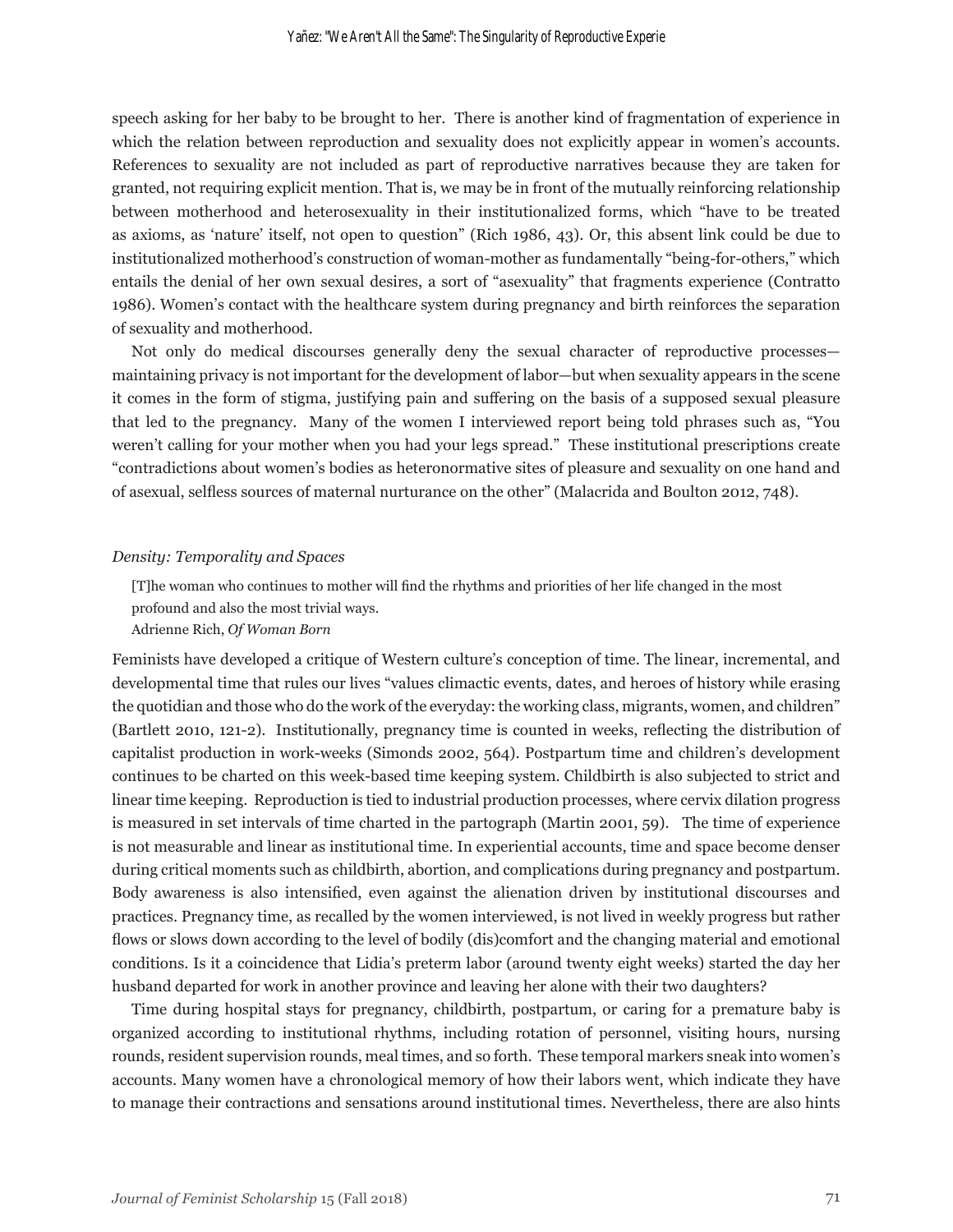and even awareness of other ways of perceiving time. In Juana's account of her second birth, time becomes denser as contractions intensify, and as she feels more and more abandoned in the laboring room for seven hours. The doctors changed duty and forgot to assign her to someone in the incoming team. Hence, several hours of laboring means something different for a woman who is being cared for, soothed, and reaffirmed than for a woman who is relegated to an invisible corner in a room full of other laboring women where professionals come and go, but nobody seems to notice her. Being left out of the records denies any possibility of requesting attention and care. Moreover, it leaves her out of institutional time and in a state of limbo. When someone finally did notice her, her experiential time accelerated rampantly to the point that she fainted.

The intensity of pain during labor is also a factor minimizing or magnifying the perception of time, as Natalia's and Lidia's accounts reveal. For Natalia, time became dense and stretched when her contractions started getting painful and she was denied the company of her mother. For Lidia, the absence of pain during her preterm labor left her in a state of indetermination, waiting for something to happen or someone to provide a diagnosis. Just as in pregnancy and birth times, postpartum time is divided into distinct stages by healthcare research and records: the initial or acute postpartum period (first six to twelve hours), the sub acute postpartum period (two to six weeks), and the delayed postpartum period (up to six months) (Romano et al. 2010). In contrast to pregnancy and birth with a relatively measurable beginning and end, postpartum is probably the most variable moment of the reproductive and sexual continuum in terms of length, intensity, and changes both physically and emotionally. For hegemonic medical discourses, this period is mostly associated with the return of the woman's body to a non-pregnant state.

However, many women experience it as a time of transformation, transition, and adjustment "when not only time and space blur but language, thought and priorities blend into a gaga of sleepless nights, hormonal rushes, and shifts in subjectivity" (Bartlett 2010, 120-121). The lack of "normal" postpartum references in the narratives of the women interviewed may be related to this blur. Women only refer to postpartum experiences when there were physical or emotional complications that required contact with the healthcare system. This may also be explained by the naturalization of both "normal" pregnancy and postpartum, which suggests as long as you bear a living child, everything went right. As feminist health researchers Marie Campbell and Frances Gregor write, "it is only when something goes unaccountably wrong that we stop and notice the organized complexity of our lives that we otherwise navigate so easily" (2004, 31). In general terms, pregnancy, birth, and postpartum imply, with their constant changes and need for physical and emotional adaptation, "a time set apart from other life, although life goes on around us and mothers participate in it at the same time as we are becoming mothers" (Bartlett 2010, 123).

The same intensified perception applies to space(s) throughout the critical moments in the reproductive continuum. Juana's account of her second trimester fetus who was born alive and stopped breathing in her arms while she was home alone with her two small children in a harsh winter evening after being denied a hospital abortion even though the pregnancy was deemed unviable, reveals the densification of space where the outside becomes hostile and the inside too small and isolated to contain so much pain and desperation. Juana also vividly describes both the operation room where she had a C-section and the delivery room where her vaginal birth occurred. The first comes out as a space ruled by order, cleanliness, machinery, and a myriad of depersonalized figures going around in scrubs, caps, masks, and gloves. The second is pictured as a transit site, laid out in order to facilitate the fast circulation of women and staff between stretchers and "boxes," reduced to their minimal expression.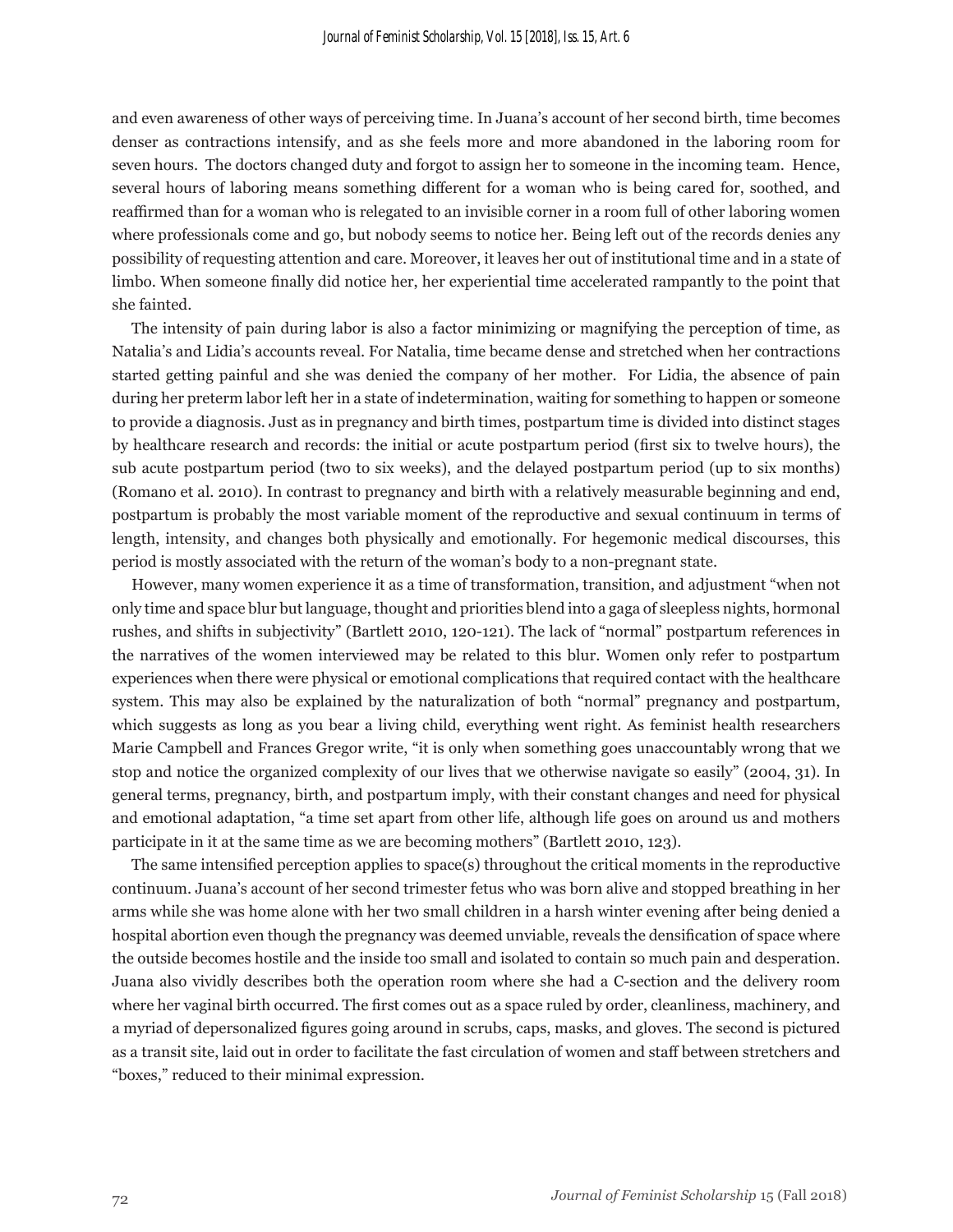Space also becomes denser in Karina's portrayal of her stay with her daughter in the pre-discharge rooms for mothers whose newborns have been hospitalized in neonatology services. There, according to Karina's perception, mothers are tested as to how ready and capable they are to take care of their babies. This space appears prison-like, where inside and outside are clearly delimited and movement between them highly restricted. Only mothers are allowed in the rooms and fathers can only visit in a corridor. Other family members have limited once a week visiting hours. Karina talks of feeling depressed by the isolation and enraged at the "grotesque" nurses that seemed to be there only to make her stay a nightmare by imposing absurd and arbitrary rules in terms of her use of time and space and disrupting her attempts to create intimacy with her baby. This example contributes to the reinforcement of institutionalized motherhood and heterosexuality by upholding the idea that mothers are the exclusive caregivers of these babies and presupposing that they would have male partners as their main supporters.

In Karina, Lidia, and Juana's narratives the corridor is a recurring hospital space that has not been acknowledged as part of it's routine organization. Women are left in the corridor after delivery while waiting for a bed to be available in the postpartum rooms. Sometimes they spend hours in that limbo—alone or with their babies—watching as doctors, midwives, nurses, and stretcher-bearers go by. A midwifery student I interviewed reveals that she was appalled to see women there alone, feeling cold and soiled, and almost abandoned. The hospital where these experiences take place proudly boasts about being part of initiatives to foster breastfeeding, yet women are expected to practice early breastfeeding in these less than favorable conditions of the corridor. There are no marks of familiarity or intimacy in these spaces. Institutional life goes about without observing birth as a transcendental moment.

I recall waiting for an interview in a hospital corridor, near the delivery room and the area where women spent part of their labor. A pipe had broken and there were workers trying to fix it using drills, hammers, and other noisy tools while the water was already entering some of the rooms. I also remember daunting images of women with tiny newborns at their breast in hospital beds, folded unto themselves and their babies, talking softly and slowly, as if trying to make a nest in an unfriendly environment. I can also recall the crowded and precarious space—called residence—for those mothers whose babies are hospitalized in the neonatology unit and live in distant areas of the province. Amid bunk beds they drank *mate*, played cards, reported on their children's progresses or downsides, comforted each other, and talked about their other children and their suspended lives. They had created "a room of their own" within the coldness and depersonalization of institutions.

#### *Embodiment*

I am really asking whether women cannot begin, at last, "to *think through the body.*" Adrienne Rich, *Of Woman Born* (original emphasis)

Due to the processes of vigilance and standardization to which women's bodies have been subjected within healthcare institutions (Martin 2001), their accounts reveal perceptions that are aligned with medical representation and language, which tends to fragment, alienate, and reify the body. However, there are also expressions of integrity, profound sensoriality, and even admiration toward the capabilities of their own bodies. On the one hand, interviewees narrate their bodies, and particularly their bodily processes related to sexuality and reproduction, as something external that happens to women and must be controlled or tolerated (76-77). Natalia's dissociation with the sensations of her body, its pains, and its changes during the pregnancy of her first son, reveals this disconnection. The same could be said of Juana's resignation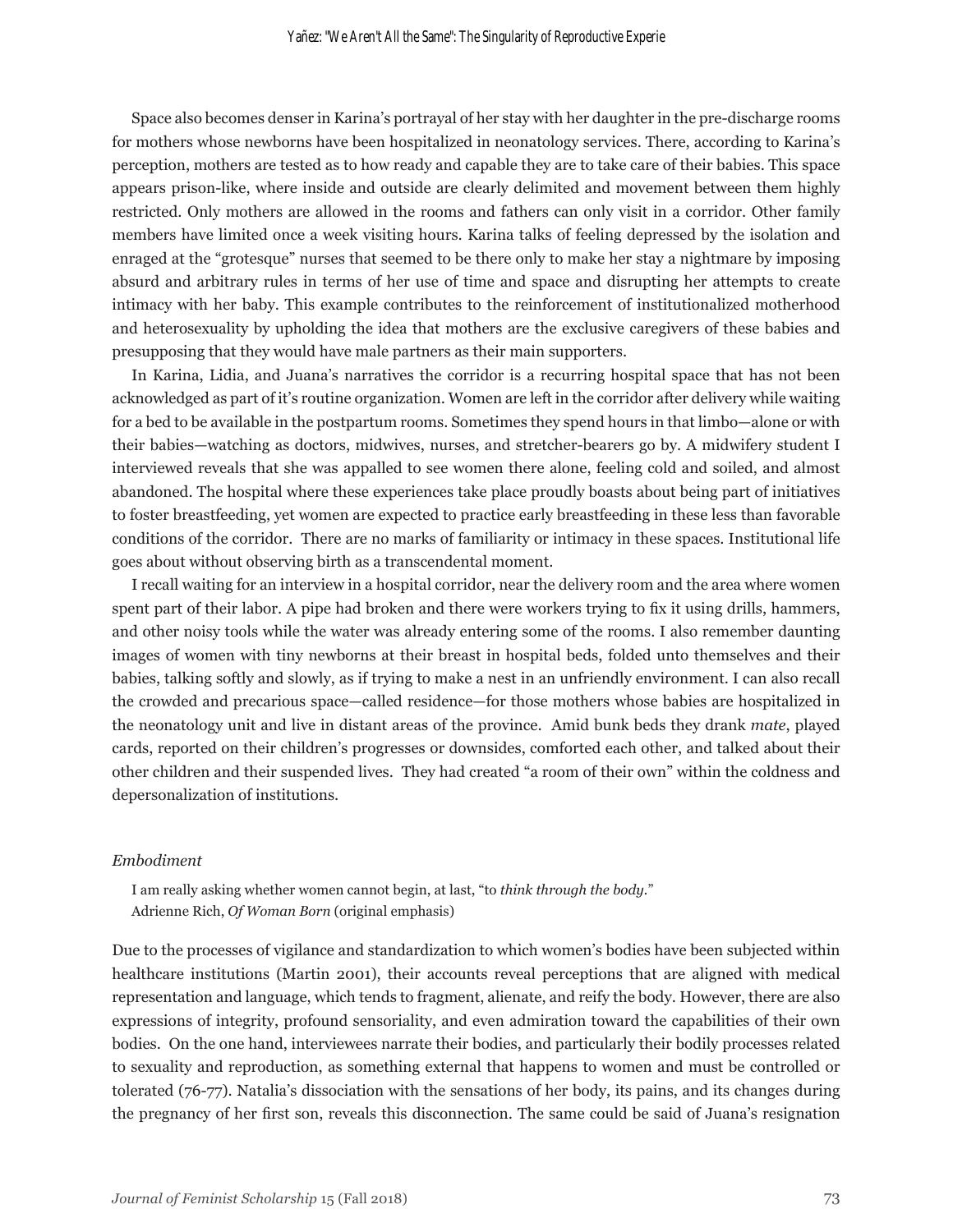towards successive unplanned pregnancies and continuous postpartum complications such as, curettage to remove placental rests, infection of C-section stitches, and uterine prolapse that keeps compromising her wellbeing. Finally, the clearest disconnection appears in Clara's chronicle of her third pregnancy, where her visibly pregnant belly appears external to her and she must carry it along as part of her belongings in her constant relocation to care for a terminally ill relative. Clara does not notice that her baby has stopped moving and it is only when contractions start that she goes to the hospital and is told he died three days before.

On the other hand, there is a prevalence of awareness in these women's accounts of their own bodies and their sensitivities and sensations that have not been completely erased by the abstraction and fragmentation performed by institutions. Romina comments on the many changes undergone by her body during pregnancy and the consequent need to accommodate her daily life around them. Natalia says that even though she refused to acknowledge her first pregnancy, her body kept sending messages through pain and previously unknown sensations. Lidia repeatedly mentions the thirst and hunger she felt while being under observation for preterm labor. Both Lidia and Karina put emphasis on the discomfort, the restriction of movement, and the anxiety of waiting indeterminately. Juana offers vivid sensory descriptions of each episode of her complex reproductive experiences: the prevailing white and smell of alcohol of the operation room, the freezing cold she feels in the delivery room, the noise of the amniotic sac breaking, and the location and intensity of her pain.

In another type of antithesis, women's testimonies reflect both a sense that their bodies failed them and a sense of trust in their own bodies and their ability to cope and adjust. During observations at the hospital and healthcare centers, I heard several instances that reflect a sense of failure. For instance, one young woman commented "I couldn't have my baby alone, I had to be helped," while another woman said "I can't push." In a post-curettage check-up, a twenty eight year old woman told the midwife she was afraid there was something wrong with her body. She had gone through three pregnancies, but two had ended up in miscarriages and she wanted to have more children. In Juana's narrative, her body constantly collapses, making her lose consciousness. Nevertheless, trust is also present in women's accounts. Natalia refers to the importance that her body did not reject an intrauterine device she had inserted for contraception. A twenty five year old woman, who successfully used an IUD as contraceptive method for eight years and then was able to embark on a planned pregnancy, positively states, "I think I have a body that accepts things." Additionally, Juana comments that despite being labeled "high-risk," she lived her second pregnancy "without feeling that risk," carrying out her daily activities normally. Even though Clara's doctors told her that she could never have another child, after a few miscarriages she proudly recalls that she was able to carry another pregnancy to term and give birth to a healthy daughter.

Focusing on institutional discourses of breastfeeding, Alison Bartlett has pointed out that "it becomes apparent that women are constructed 'as' bodies, rather than as embodied subjects," but listening to the women themselves they come out "as subjects who have their own corporeal logic and knowledge that may be seen as in excess to biomedical reasoning" (2002, 378). If we listen carefully, some of the testimonies reveal ways of talking rooted in the body—ways that express a deep connection with its languages, its subtle messages, its cries, and silences, as well as with the bodies of other women close to them. Juana comments that despite the recurring negative pregnancy tests and the fact that she was taking contraceptive pills, she could "feel" that she was pregnant but she could not explain to her husband or the interviewer exactly how that feels. Clara explains how, after being so disconnected from her third pregnancy and losing her child,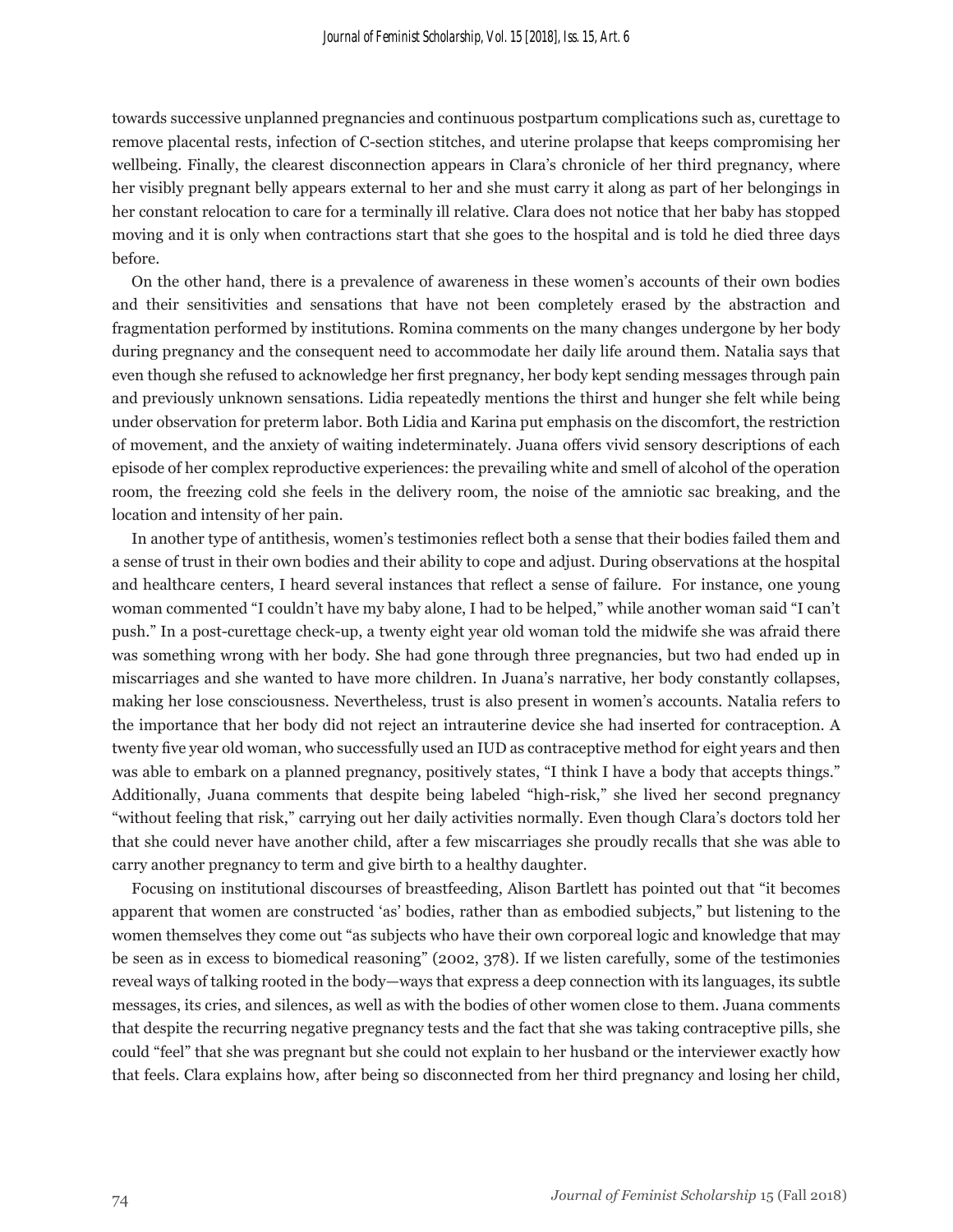she felt forced to retreat into herself for months in order to forge a new relationship with her body. She is now deeply aware of the messages her body sends her and of its memory when she states,

It is as if my body started reprogramming, it informs me an important date is coming, so my breasts start aching, my ovaries ache, and I feel something similar to contractions. So I start wondering why this is happening to me, why I feel these pains, and then I remember…oh, it's the date of the baby's death … I get nostalgic; I feel the need to be alone.

A different kind of connection surfaces in Natalia's account between her body's expressions and those of other women sharing labor and postpartum in hospital rooms. Particularly, those of her cousins who "explained their experiences as if they were me; the cries they let out, the pain they endured, and everything." Natalia was bewildered at the incapacity of the hospital staff, especially the nurses who were measuring her dilation, to empathize with her pain.

Rich proposes that women should explore "the possibility of converting our physicality into both knowledge and power" (1986, 284). This exercise has the potential "to heal—insofar as an individual woman can, and as much as possible with other women—the separation between mind and body," to never again lose ourselves both psychically and physically (40). Rich also suggests that in the face of mandates that would have us "*become* our bodies—blindly, slavishly, in obedience to male theories about us" (285; original emphasis). Some women attempt to exist in spite of our bodies as a way of escape. The key is not just gaining control of our bodies, though that is a prerequisite, but we must touch the unity and resonance of our physicality, our bond with the natural order, and the corporeal ground of our intelligence.

#### **The Ineffable, Inarticulate Knowledge of Embodied Mothering Experiences**

In the interstices of language lie powerful secrets of the culture. Adrienne Rich, *Of Woman Born*

What is the language available for women to speak about their embodied mothering experiences? What aspects of experience fall outside institutional discourses but are not yet expressed as extra-institutional or oppositional discourses? What parts of experience are yet inarticulate? These questions may only be answered partially. As I have discussed in this article, both Rich and Smith point out that this is a work in progress. Evoking a quote from Susan Sontag, Rich asserts that she is "convinced that there are ways of thinking that we don't yet know about" and in these ways lie the potential for change, for regaining power over ourselves (1986, 283). There is a hiatus between lived reality, which happens in our bodies, and the possibility of fixing it into words.

We are our bodies, but at the same time we cannot provide a whole narrative description of what happens to us. Sensations are entangled with feelings, perceptions, words, and sometimes we find ourselves in states we cannot account for. Alcoff writes about this gap between experience and language:

Sometimes experience is in excess of language; it is sometimes inarticulate. Feminism did not invent sexism from scratch; it provided a new language through which old experiences could be described and understood such that present and future experience can be modified. Certainly, discourse impregnates and affects experience, but saying, as Scott does, that *experience is a linguistic fact*, or that discourse is a condition for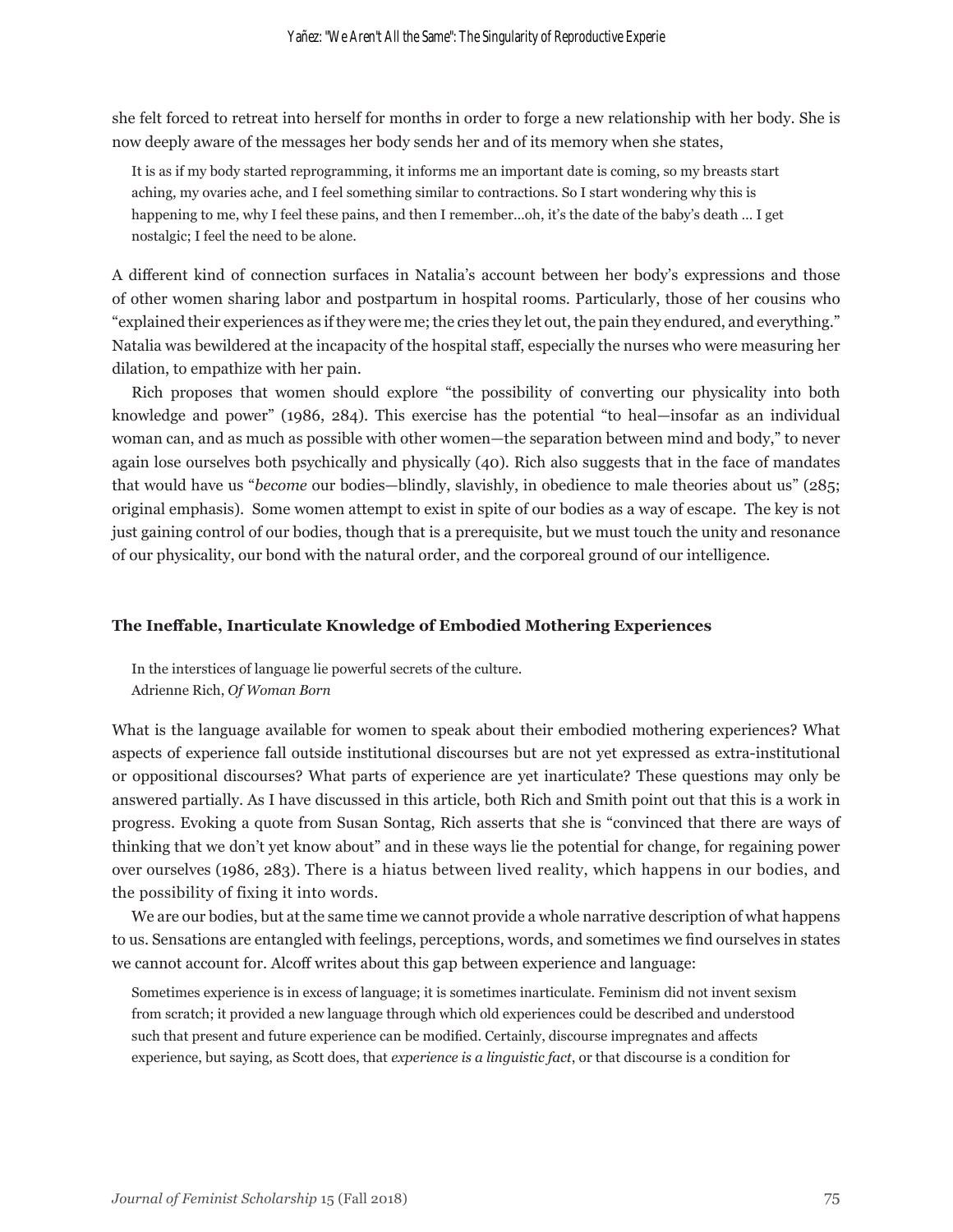the intelligibility of every experience, is to erase all that experiential knowledge that is not susceptible to linguistic articulation.

If significant experience has to pass the test of discursive formulation, we are set to exclude the inarticulate from the realm of knowledge, including those forms of oppression that are not yet susceptible to be expressed under current discursive regimes. An improved point of view would conceive experience and discourse as imperfectly aligned, with dislocation zones (1999, 126-7; my translation; original emphasis).

Similarly, Patrizia Violi writes on the relationships women have with the oppressor's language are also productive when considering the (dis)alignment of embodied experience and language. Violi suggests:

In a world where the only possible subjectivity—that is, the one that can be spoken, represented and hence reflected upon—is male subjectivity, the price that women have to pay in order to become subjects is the loss of their own singularity, the split-up from the deepest levels of self, the relinquishment of the diversity of their own experience (1991,154; my translation).

Experience always leaves an unutterable trace, but it is precisely this trace that makes differently situated accounts possible. In short, Rodriguez indicates that to provide testimony is to "make use of words in a situation of language impossibility" and "[t]he subject that takes the floor is revealing an understanding that—however precarious—constitutes a new contribution to knowledge, which was previously unaccounted for" (2013, 1150; my translation).

The accounts gathered throughout my research reveal traces of experiences that are not yet articulate. Natalia has failed to explain (even to herself) why she was unable to tell her family and friends about her pregnancy when she was a teenager. Romina has found it impossible to specify what she was scared of during pregnancy. There are pauses and silences in Juana's and Clara's accounts when evoking their memories of suffering and loss. The woman sitting next to Lidia during her interview at the residence for mothers were amazed at Lidia's thorough descriptions of birth, since she did not remember anything about her own birthing experience as she explains, "because even though I was conscious it is as if I had blocked my mind not to remember."

As interlocutor telling these women's stories and experiences, I feel there are remnants in their testimonies. There is also a responsive gesture in my own body toward these experiences, something like a sensation through the uterus, something I cannot wholly put into words. This ineffable experience is evidence that we are (still) connected to our bodies and have unique but connected stories. I envision these unmapped territories emerging collectively through different forms of expression such as, poetry, music, and images. As Violi writes, "so far, this is certainly just an outline, a road barely initiated though already visible; but it may be that it has not yet revealed the huge creative potential that it entails, the infinite wealth and energy that difference can develop when it is not hidden, denied, or humiliated, as it has been for centuries" (1991,162; my translation).

However, these ineffable remnants of experience can be conceived in another sense according to the double etymology of the term. Besides referring to that which is "incapable of being expressed," ineffable can also designate that which "must not be enunciated" (Hollway 2015, x). The ineffable excess of experience may be a coping mechanism in the face of the violence and depersonalization of medicalization; it is a way of refusing to find the words that may bring back painful memories and revive the trauma. Or, more promisingly, it can be something unique that each woman keeps for herself, something only she can access, which cannot be appropriated by institutions and their discourses or by researchers and our interpretations.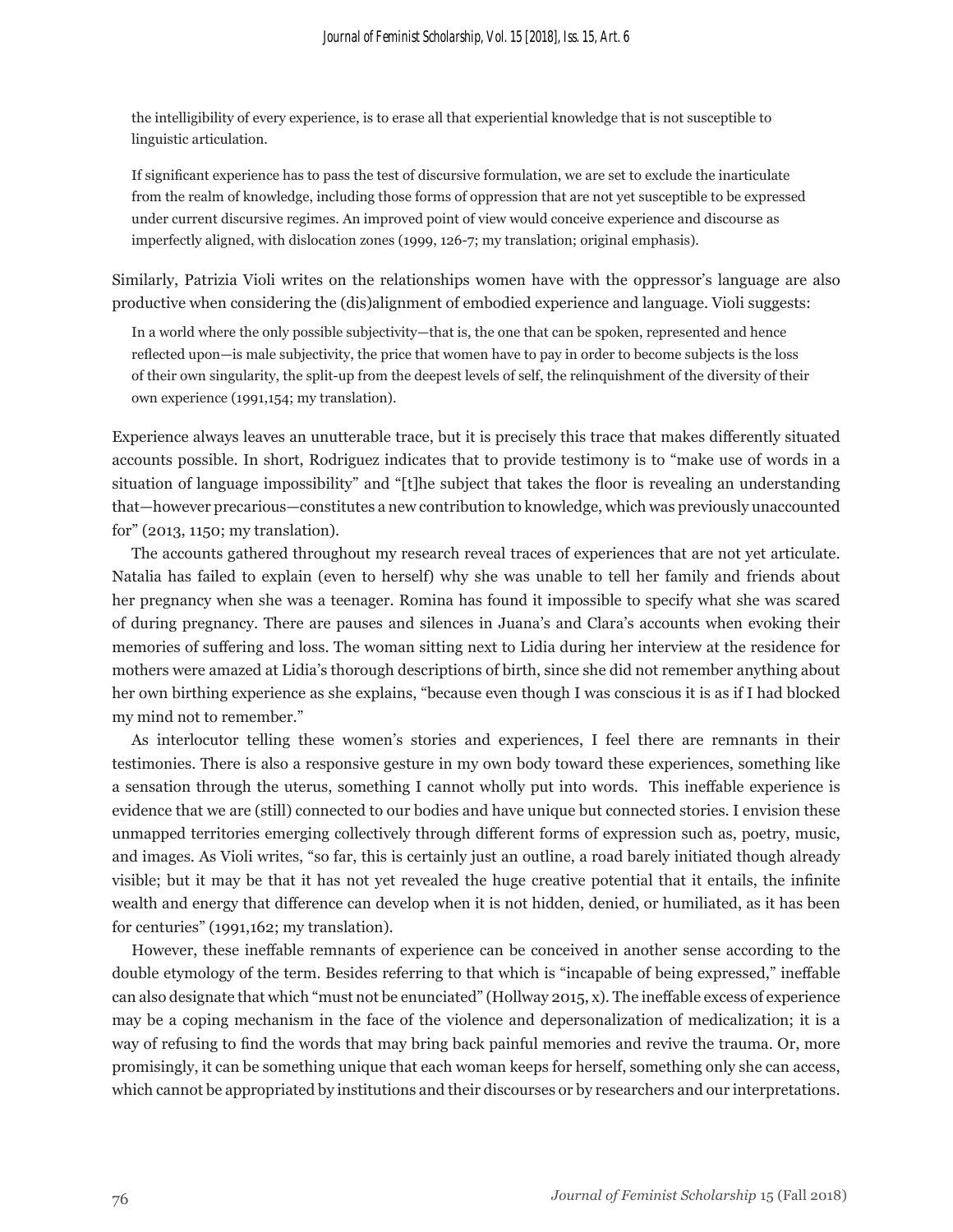Importantly, there is something else that is not explicitly mentioned by women but can be read between the lines. There is a presence emerging subtly but distinctly in the interviews—instances of solidarity among women. There are numerous instances of solidarity: more experienced women giving advice and comforting younger first-time mothers in labor rooms; a woman breastfeeds her hospitalized sister's baby; women in the waiting room of a healthcare center recommend each other to friendlier institutions and strategies to avoid mistreatment during childbirth; women taking care of their daughter's, sister's, sister-in-law's, friend's, and neighbor's children during postpartum depression or so that they can go to a medical appointment; women standing alongside other women through pregnancy, abortion, birth, and postpartum when there is no partner to share the load with; women in the residence for mothers sharing their postpartum experience and the ups and downs of their hospitalized babies; and a mother who fiercely negotiates with hospital staff to attend to her teenage daughter in labor. The presence and care of these women for each other, some of them close and some unknown, helps alleviate, overcome, and survive the violence and depersonalization these women experience because of their passage through healthcare institutions.

#### **Epilogue: Lessons of Embodied Wisdom for a Dim Present**

[T]he power of women to choose how and when we will use our sexuality and our procreative capacities … in all its many implications opens the gate to a new kind of human community. Adrienne Rich, *Of Woman Born*

As I write the final version of this piece, the Senate in Argentina votes down a promising law that would legalize abortion and make it accessible through universal healthcare coverage. Despite the negative vote of the Senate, the proposed law has opened up an intense social debate around reproductive justice and the ability of women, and gender nonconforming people with gestating capacities, to make their own autonomous reproductive decisions. Among the conservative views expressed by members of the Senate who voted against the law, we heard that women from the country's interior (outside the capital city) were "mostly contrary to abortion" because women's "natural" role is as mothers; thus, women should sustain unwanted pregnancies and give up the newborns for adoption. The blatant sexism and classism of the arguments voiced by those senators were countered by the anti-oppressive arguments put forth by feminists and supporters of a reignited women's movement that was later replicated by the more progressive senators in the Chamber's debate. Feminists and progressives sought to account for the situatedness of women's experiences and the multiple factors leading to a decision to seek an abortion. I believe this piece resonates deeply with those arguments because it reveals the need to make connections between the many ways in which women struggle for autonomy over our own bodies and lives.

In the face of the subalternization of their voices within healthcare institutions, the women interviewed give testimony with the will to make their experiences audible. The situatedness of these experiences speaks to the unique relationship each woman has with her body, her sexuality, and the twists of her reproductive story—all of which frame and shape their social and material conditions. As Leonor Calvera has argued, women have to inscribe our experiences through "patriarchy's tolerance threshold" in a discontinued, fragmented manner, which constrains the ability of these accounts to achieve the necessary political impact. However, these experiences can break the silence, "the 'epistemic hierarchies' of dominant discourses and the institutions that sustain them" (Calvera quoted in Rodriguez 2013, 1154; my translation).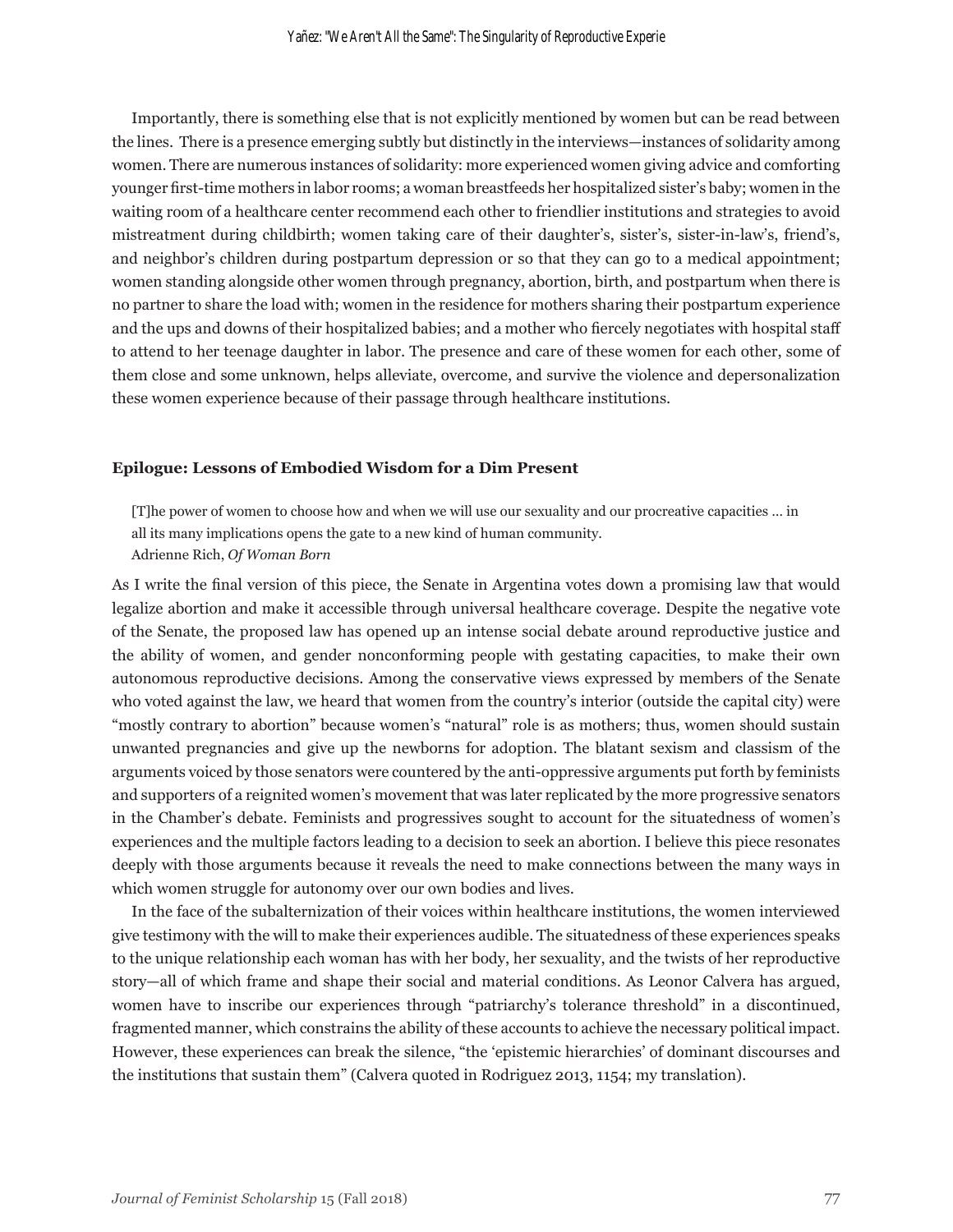Against the homogenizing effect of institutions and their texts, experiential narratives reveal nuances, differences, ambivalence, and contradiction. They disrupt abstraction and reification to uncover the density and corporality of subjects. They expose segmentation and separation for the tensions existing between the continuity of bodily, sexual, and reproductive processes, and the fragmentariness introduced by interventions. Women's narratives refuse the discrete, labeling techniques for apprehending "patients" or "users." While experience sometimes gets silent, leaving an inarticulate trace, it offers an ineffable remnant that highlights its personal character as a mode of political intervention.

What are institutions to do with these accounts? While there is no possibility of institutions apprehending the entirety, diversity, and complexity of experiences, they should be willing to listen. In the accounts of the women interviewed lie many of the answers for healthcare institutions to improve access, continuity, and comprehensiveness of their care.

What do these accounts mean for us, feminists activists and researchers? Sharing these experiences is not just necessary as a "source of knowledge, but also as a point of departure for new practices. For many feminists, the current world requires embodied and transformative words, which are capable of restoring meaning to the lives we live and of disarming unjust conditions, both between individuals and in general social relations" (Ciriza et al. 2009-2011, 8; my translation). To shake the limits of institutions, we need to keep creating spaces for the emergence of these embodied knowledges that will lead us towards ever expanding horizons of autonomy and solidarity.

#### **Acknowledgments**

I would like to thank the women who generously shared their stories, which are the core of this article. I would also like to thank my PhD supervisor and my mentors, who generously shared their time and expertise for the completion of the dissertation that made this article possible. Additionally, I am grateful for the support from three National Research Council of Argentina Fellowships, which made my research and writing possible.

#### **Notes**

1. The law defines "obstetric violence" as "that which healthcare agents inflict upon the body and reproductive processes of women, through a dehumanized treatment, an abuse of medicalization, and the pathologization of natural processes" (Argentinian Congress 2009, 6).

 2. In a 1999 study that questions the critiques on the medicalized birth in Canada, Bonnie Fox and Diane Worts found that women who lack family and social support, and whose living conditions are complex due to the presence of other children and their responsibilities as sole economic providers for their households, accepted and even sought medical intervention. Intervention was viewed as resources that helped them lighten the load of the privatization of care work. An additional day in the hospital meant a reprieve from housework tasks and caring for the newborn until they got home. Nevertheless, this can only be applied if healthcare services actually provide help to women with their newborns and their own recovery while in the hospital. In the large provincial hospital where I conducted observations, women were not allowed companions during their postpartum stay after vaginal deliveries, even when they had had complications such us serious tears or painful episiotomies.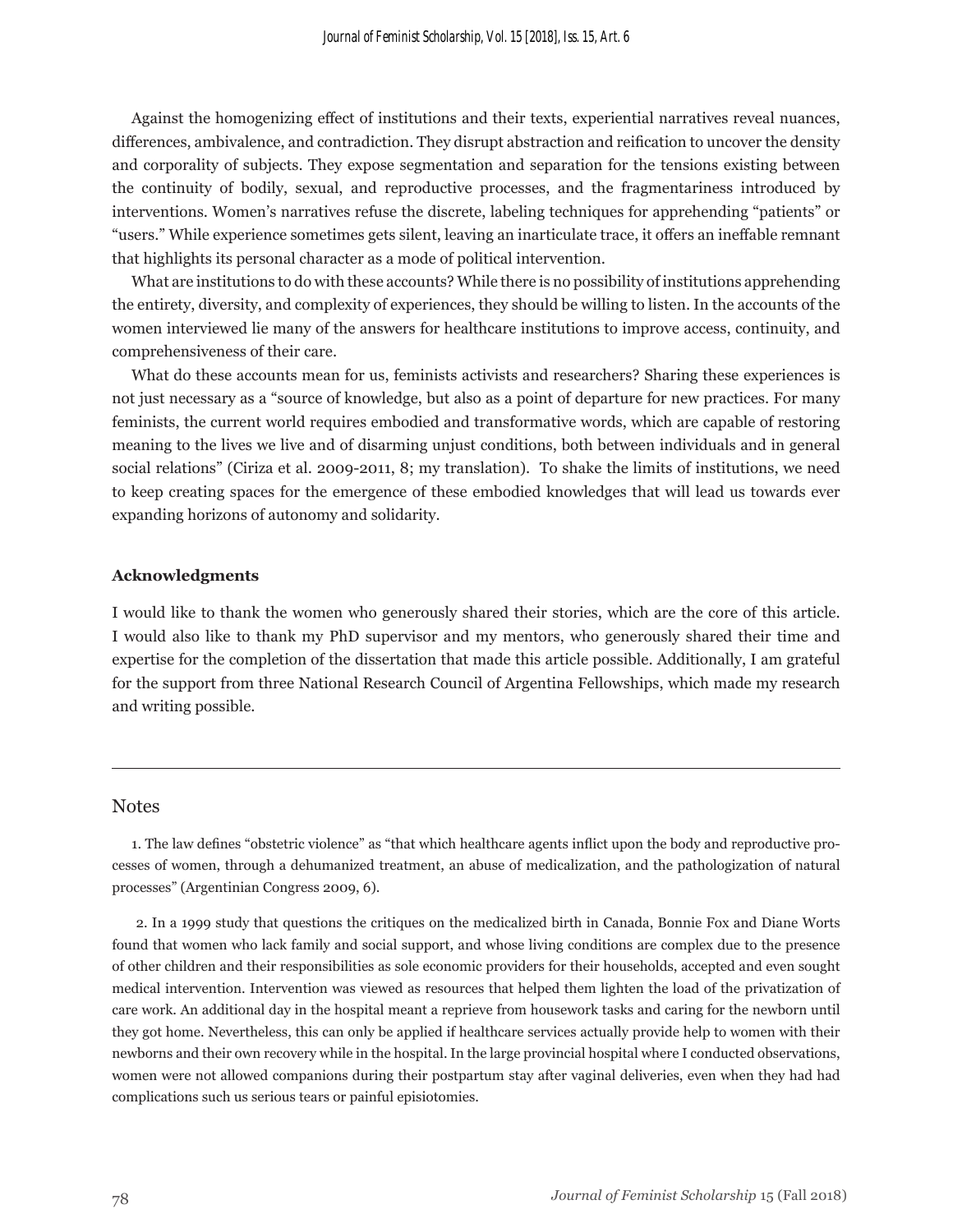### References

- Abu-Lughod, Lila. 1991. "Writing Against Culture." In *Recapturing Anthropology: Working in the Present*, edited by Richard Fox, 137-54. Santa Fe: School of American Research Press.
- Alcoff, Linda Martín. 1999. "Merleau-Ponty y la Teoría Feminista Sobre la Experiencia." *Mora. Revista del Instituto Interdisciplinario de Estudios de Género* 5: 122-138.
- Argentinian Congress. 2009. *National Law N° 26485 Of Comprehensive Protection to Prevent, Punish and Eradicate Violence Against Women in the Spheres where They Conduct their Interpersonal Relations*. Passed in Buenos Aires (March 11). 1-38.
- Bach, Ana María. 2010. *Las Voces de la Experiencia. El Viraje de la Filosofía Feminista.* Buenos Aires: Editorial Biblos.
- Bartlett, Alison. 2010. "Baby Daze. Maternal Time." *Time and Society* 19 (1): 120-132.
- -----. 2002. "Breastfeeding as Headwork: Corporeal Feminism and Meanings for Breastfeeding." *Women's Studies International Forum* 25 (3): 373-382.
- Campbell, Marie and Frances Gregor. 2004. *Mapping Social Relations. A Primer in Doing Institutional Ethnography.* Aurora: AltaMira Press.
- Ciriza, Alejandra, Valeria Fernandez Hasan, and Collaborators. 2009-2011. "Lecturas Críticas Sobre las Categorías de Experiencia Política, Memoria, G*énero y* sus Articulaciones. Miradas Desde la Filosofía y las Ciencias Sociales.*"* Project Code 06/F243, Mendoza: UNCuyo, Secretaría de Ciencia y Técnica.
- Ciriza, Alejandra. 2008. "Genealogías Feministas y Memoria: a Propósito de la Cuestión de la Ciudadanía de Mujeres." In *Intervenciones Sobre Ciudadanía de Mujeres, Política y Memoria. Perspectivas Subalternas*, edited by Alejandra Ciriza, 25-57. Buenos Aires: Feminaria Editora.
- Contratto, Susan. 1987. "Maternal Sexuality and Asexual Motherhood." *Signs* 5 (4): 766-782.

Davis-Floyd, Robbie. 1987. "Obstetric Training as a Rite of Passage." *Medical Anthropology Quarterly* 1 (3): 288-318.

- Flax, Jane. 1990. *Thinking Fragments: Psychoanalysis, Feminism, and Postmodernism in the Contemporary West.* Berkeley and Los Angeles: University of California Press.
- Hollway, Wendy. 2015. *Knowing Mothers: Researching Maternal Identity Change*. Hampshire: Palgrave MacMillan.
- Lazarus, Ellen. 1994. "What do Women Want? Issues of Choice, Control and Class in Pregnancy and Childbirth." *Medical Anthropology Quarterly* 8 (1): 25-46.
- Mackinnon, Karen. 2006. "Living With the "Threat" of Preterm Labor: Women's Work of 'Keeping the Baby In.'" *Journal of Obstetric, Gynecologic, & Neonatal Nursing* 35 (6): 700-708.
- Malacrida, Claudia, and Tiffany Boulton. 2012. "Women's Perceptions of Childbirth ''Choices:'' Competing Discourses of Motherhood, Sexuality, and Selflessness." *Gender & Society* 26 (5): 748-772.
- Martin, Emily. 2001. *The Woman in the Body: A Cultural Analysis of Reproduction.* Boston: Beacon Press.
- McCoy, Liza. 2006. "Keeping the Institution in View: Working with Interview Accounts of Everyday Experience." In *Institutional Ethnography as Practice*, edited by Dorothy Smith, 109-125. Lanham: Rowman and Littlefield Publishers.
- Mykhalovskiy, Eric, and Liza McCoy. 2002. "Troubling Ruling Discourses of Health: Using Institutional Ethnography in Community-based Research." *Critical Public Health* 12 (1): 17-37.